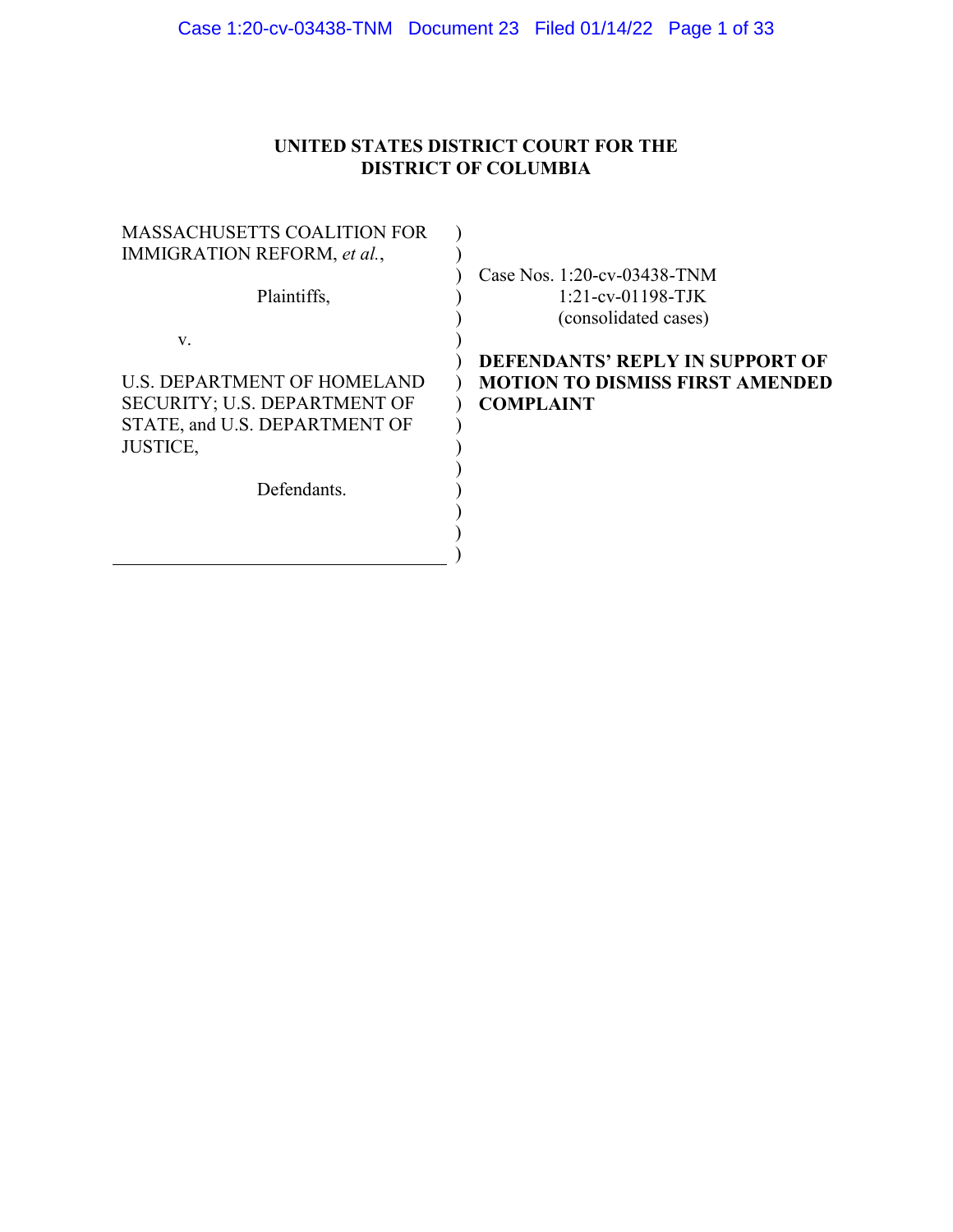## **TABLE OF CONTENTS**

| I.    |             | Plaintiffs Lack Standing to Challenge the So-Called "Biden Population                                                                                 |
|-------|-------------|-------------------------------------------------------------------------------------------------------------------------------------------------------|
|       | A.          | Plaintiffs' allegations of injury from southern border crossings are                                                                                  |
|       | <b>B.</b>   | Plaintiffs' allegations of injury due to individuals settling in their                                                                                |
|       | $C_{\cdot}$ | Past actions not challenged in this lawsuit cannot establish standing                                                                                 |
| II.   |             | Plaintiffs' NEPA Challenge to DHS' Instruction Manual (Count I) Must Be<br>Dismissed Because the Instruction Manual is Not a Final Agency Action.  10 |
| III.  |             | Plaintiffs' Challenge to DHS's Decision to Terminate Border Wall<br>Construction (Count II) Must Be Dismissed Because the Agency Waived               |
| IV.   |             | Plaintiffs' Challenges to the Termination of the Migrant Protection<br>Protocols and Asylum Cooperative Agreements (Count III) are Not                |
| V.    |             | Plaintiffs Cannot Challenge Decisions Committed to Agency Discretion                                                                                  |
|       | А.          | DHS' enforcement decisions and discretionary policies are<br>committed to agency discretion and not reviewable under the APA                          |
|       | <b>B.</b>   | DHS's use of parole authority is unreviewable under the APA and<br>does not constitute final agency action (Counts IX and X).  19                     |
| VI.   |             | The INA Precludes Plaintiffs' Challenge to the Attorney General's Decision                                                                            |
| VII.  |             | Any Challenge to Expansion of the U.S. Refugee Admissions Program<br>Should be Dismissed Because Plaintiffs do not Challenge Final Agency             |
| VIII. |             | Plaintiffs Cannot Assert a Programmatic Challenge to a Purported                                                                                      |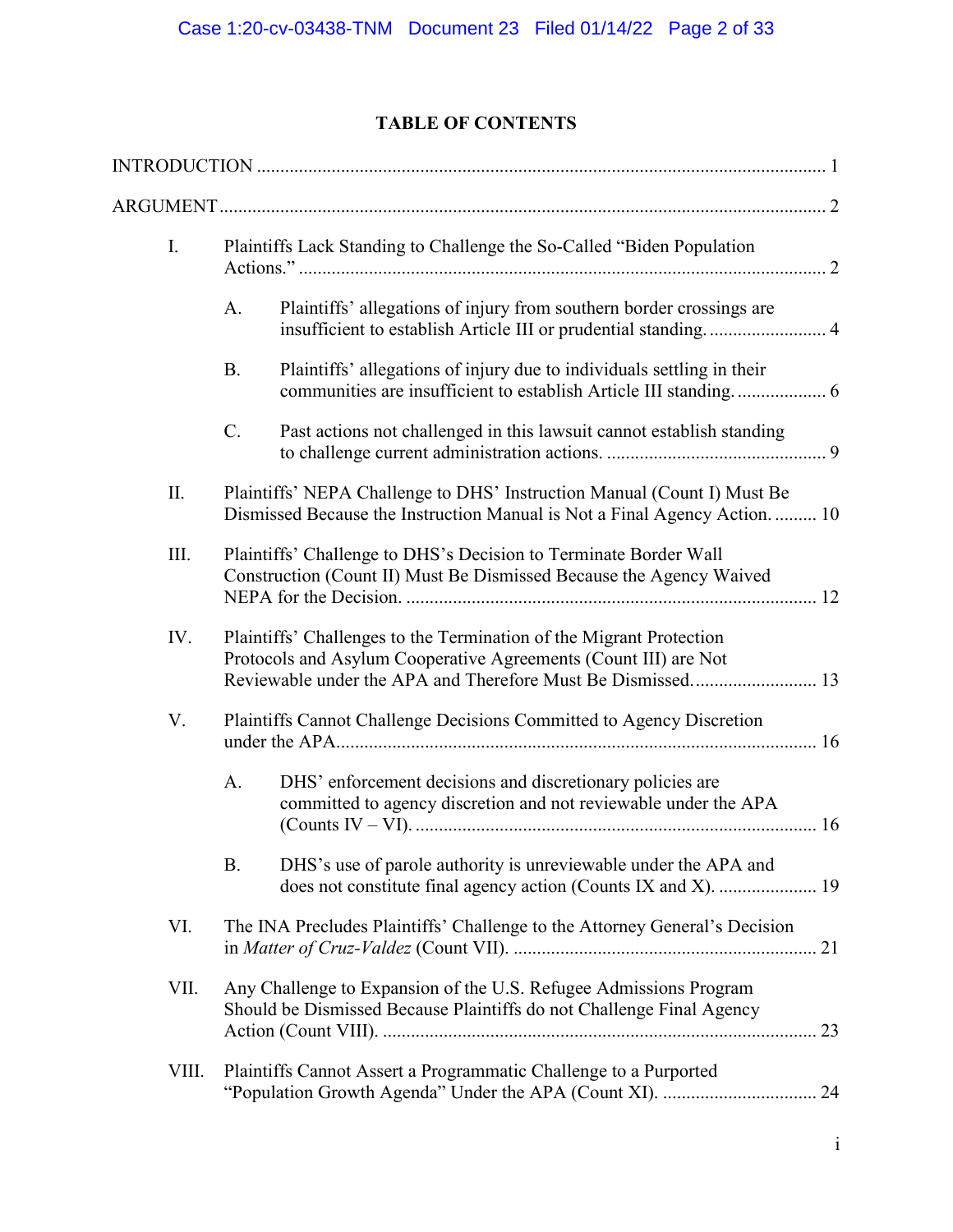|--|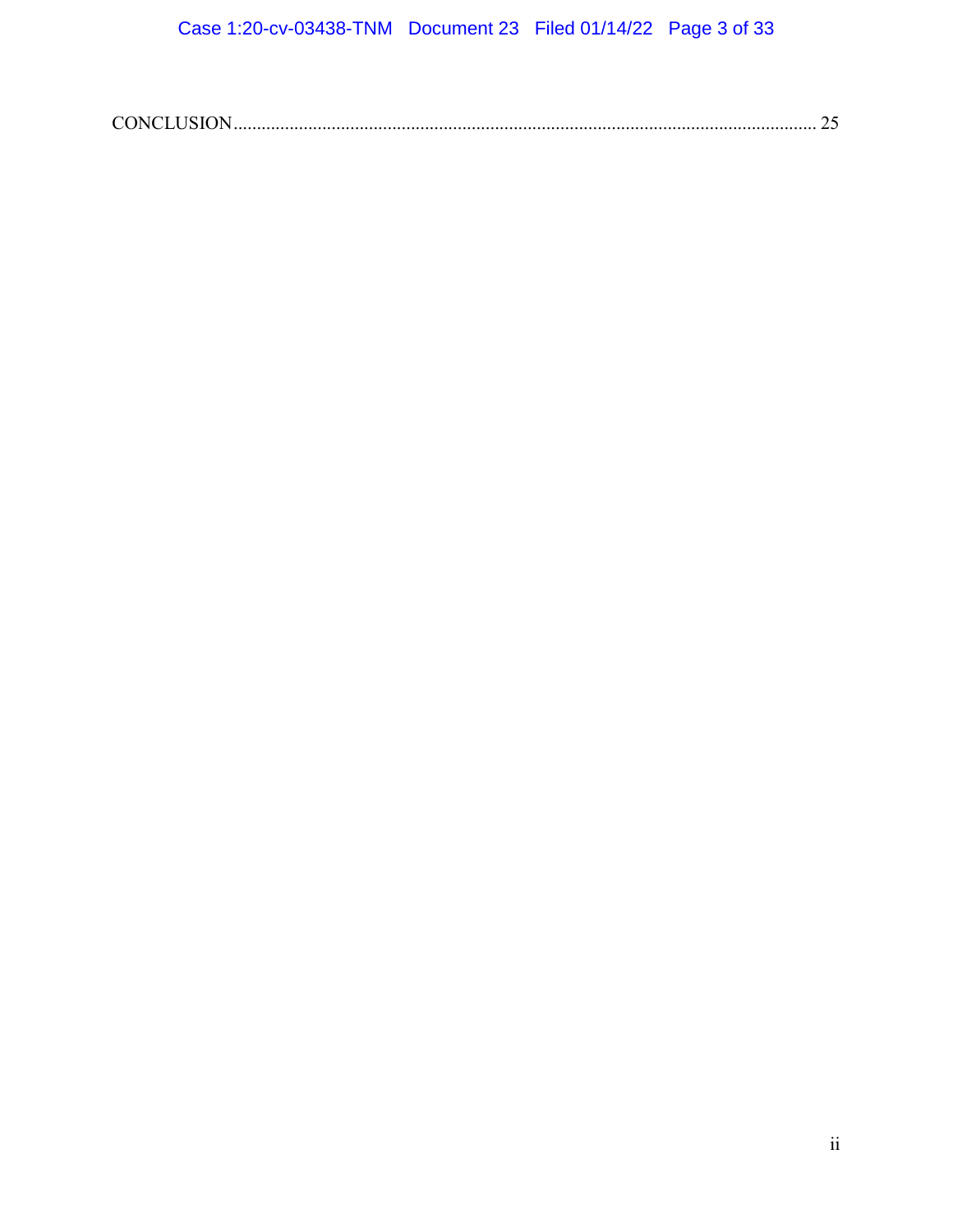## **TABLE OF AUTHORITIES**

## **Cases**

| Akinseye v. District of Columbia,                                         |
|---------------------------------------------------------------------------|
| Ancient Coin Collectors Guild v. U.S. Customs & Border Prot.,             |
| Aracely v. Nielsen,                                                       |
| Arizona v. United States,                                                 |
| Arpaio v. Obama,                                                          |
| Ashcroft v. Iqbal,                                                        |
| Bell Atl. Corp. v. Twombly,                                               |
| Bennett v. Spear,                                                         |
| Bicycle Trails Council of Marin v. Babbitt,                               |
| Cal. Cmtys. Against Toxics v. EPA,                                        |
| Chem. Mfrs. Ass'n v. EPA,                                                 |
| Chesapeake Climate Action Network v. Exp.-Imp. Bank of the United States, |
| Clapper v. Amnesty Int'l,<br>. 3                                          |
| County of San Diego v. Nielsen,                                           |
| Ctr. for Biological Diversity v. Trump,                                   |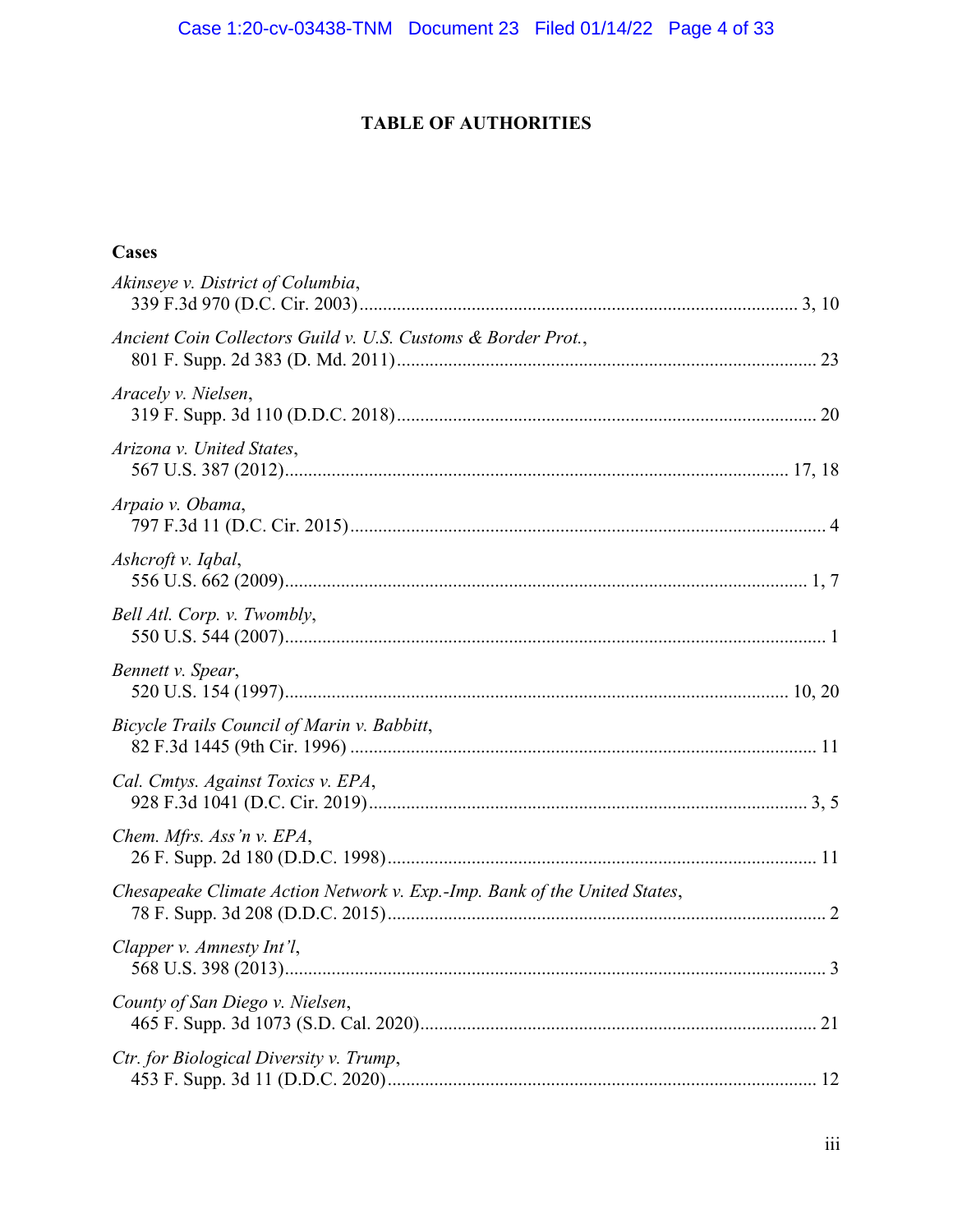# Case 1:20-cv-03438-TNM Document 23 Filed 01/14/22 Page 5 of 33

| Dep't of Com. v. New York,                                                |  |
|---------------------------------------------------------------------------|--|
| Grand Canyon Trust v. FAA,                                                |  |
| Haase v. Sessions,                                                        |  |
| Heckler v. Chaney,                                                        |  |
| ILWU v. Meese,                                                            |  |
| In re Border Infrastructure Envtl. Litig.,                                |  |
| Innovation Law Lab v. Wolf,                                               |  |
| Izaak Walton League of Am. v. Marsh,                                      |  |
| J.E.F.M. v. Lynch,                                                        |  |
| Kleppe v. Sierra Club,                                                    |  |
| Las Americas Immigrant Advocacy Ctr. v. Wolf,                             |  |
| Linda R.S. v. Richard D.,                                                 |  |
| Lujan v. Defs. of Wildlife,                                               |  |
| Lujan v. Nat'l Wildlife Fed'n,                                            |  |
| Maine State Bldg. & Const. Trades Council, AFL CIO v. U.S. Dep't of Lab., |  |
| Maine State Bldg. and Const. Trades Council v. Chao,                      |  |
| Matter of Cruz-Valdez,                                                    |  |
| Metro. Edison Co. v. People Against Nuclear Energy,                       |  |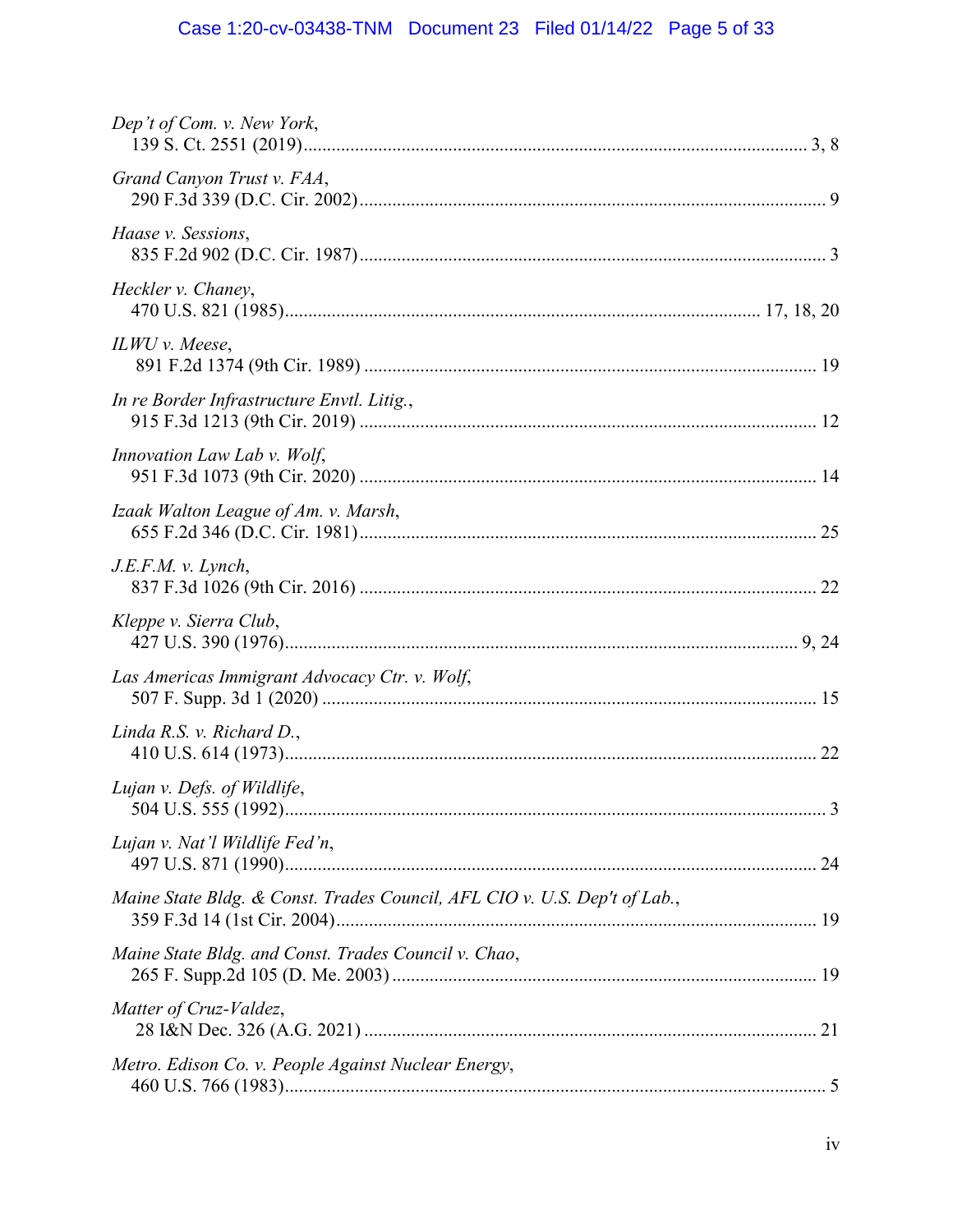# Case 1:20-cv-03438-TNM Document 23 Filed 01/14/22 Page 6 of 33

| Na. Res. Def. Council v. EPA,                              |
|------------------------------------------------------------|
| Nat'l Ass'n of Home Builders v. Norton,                    |
| Nat'l Mining Ass'n v. McCarthy,                            |
| Nat'l Parks Conservation Ass'n v. Manson,                  |
| Nevada v. Dep't of Energy,                                 |
| Norton v. S. Utah Wilderness All.                          |
| Nuclear Info. & Res. Serv. v. Nuclear Regul.Comm'n,        |
| OSG Bulk Ships, Inc. v. United States,                     |
| Palacios v. Dep't of Homeland Sec.,                        |
| Physicians' Ed. Network v. Dep't of Health, Ed. & Welfare, |
| Reno v. American-Arab Anti-Discrimination Comm.,           |
| Rochester Tel. Corp. v. United States,                     |
| Saavedra Bruno v. Albright,<br>22                          |
| St. John's United Church of Christ v. FAA,                 |
| Summers v. Earth Island,                                   |
| Sure-Tan, Inc. v. NLRB,                                    |
| Texas v. Biden, F. Supp. 3d                                |
|                                                            |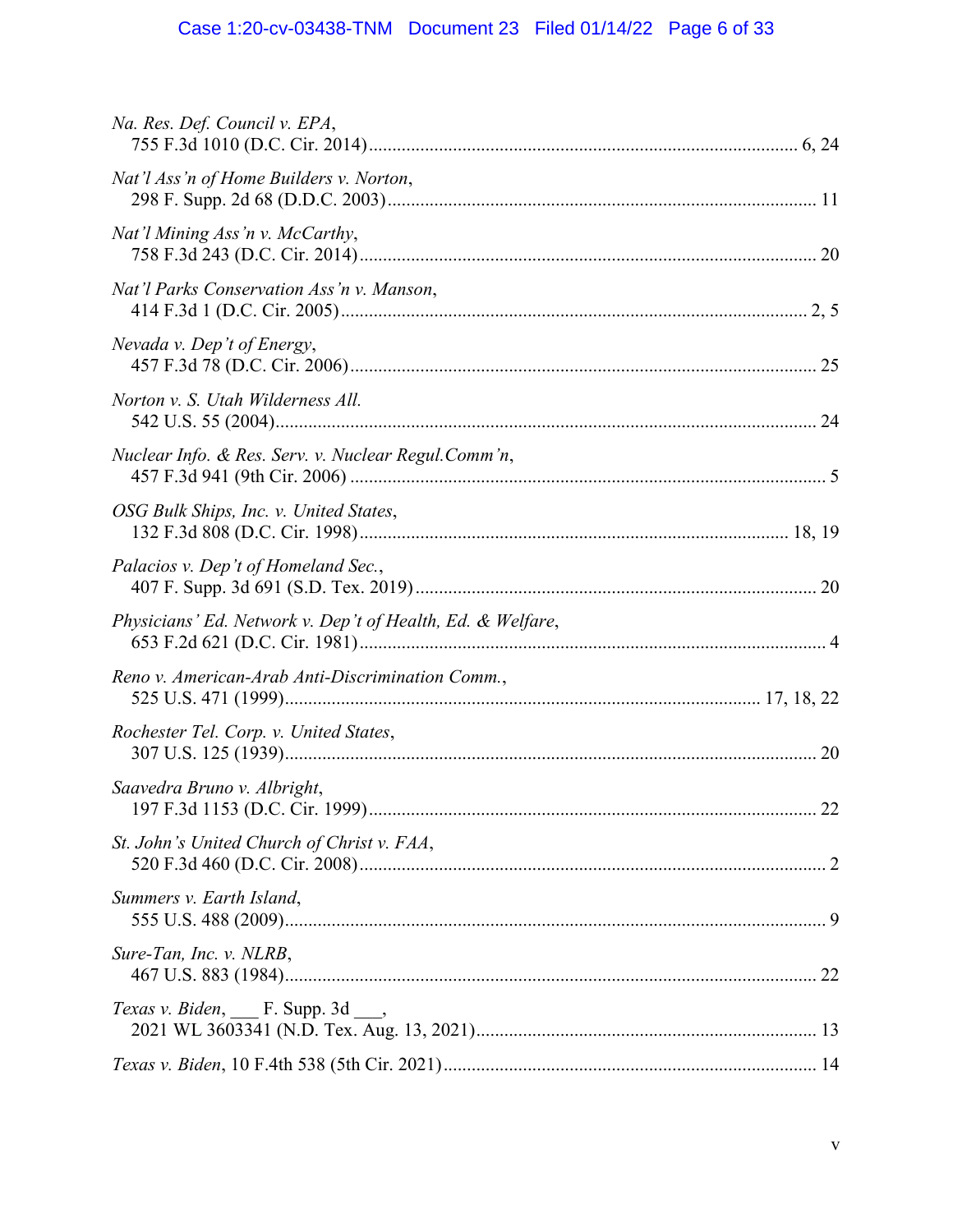# Case 1:20-cv-03438-TNM Document 23 Filed 01/14/22 Page 7 of 33

| TOMAC, Taxpayers of Michigan Against Casinos v. Norton, |  |
|---------------------------------------------------------|--|
| Town of Stratford, Conn. v. FAA,                        |  |
| Traux v. Raich,                                         |  |
| Trump v. Hawaii,                                        |  |
| Tulare Cnty. v. Bush,                                   |  |
| United States v. Richard Dattner Architects,            |  |
| Warth v. Seldin,                                        |  |
| Whitewater Draw Nat. Res. Conserv. Dist. v. Nielsen,    |  |
| Wong v. United States,                                  |  |
| <b>Statutes</b>                                         |  |
|                                                         |  |
|                                                         |  |
|                                                         |  |
|                                                         |  |
|                                                         |  |
|                                                         |  |
|                                                         |  |
|                                                         |  |
|                                                         |  |
| <b>U.S. Constitution</b>                                |  |
|                                                         |  |
|                                                         |  |
| <b>Rules</b>                                            |  |
|                                                         |  |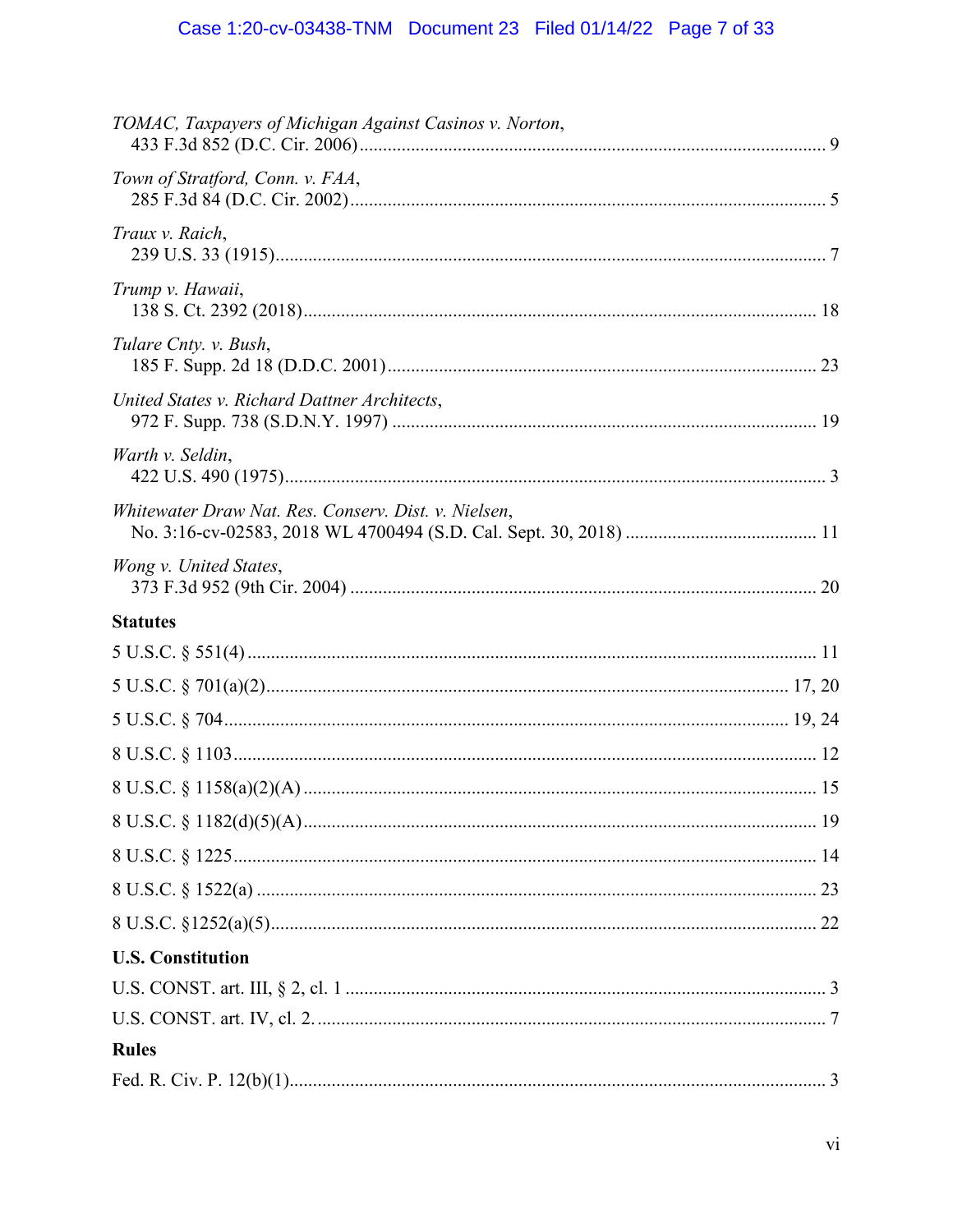# **Regulations**

| <b>Other Authorities</b> |  |
|--------------------------|--|
|                          |  |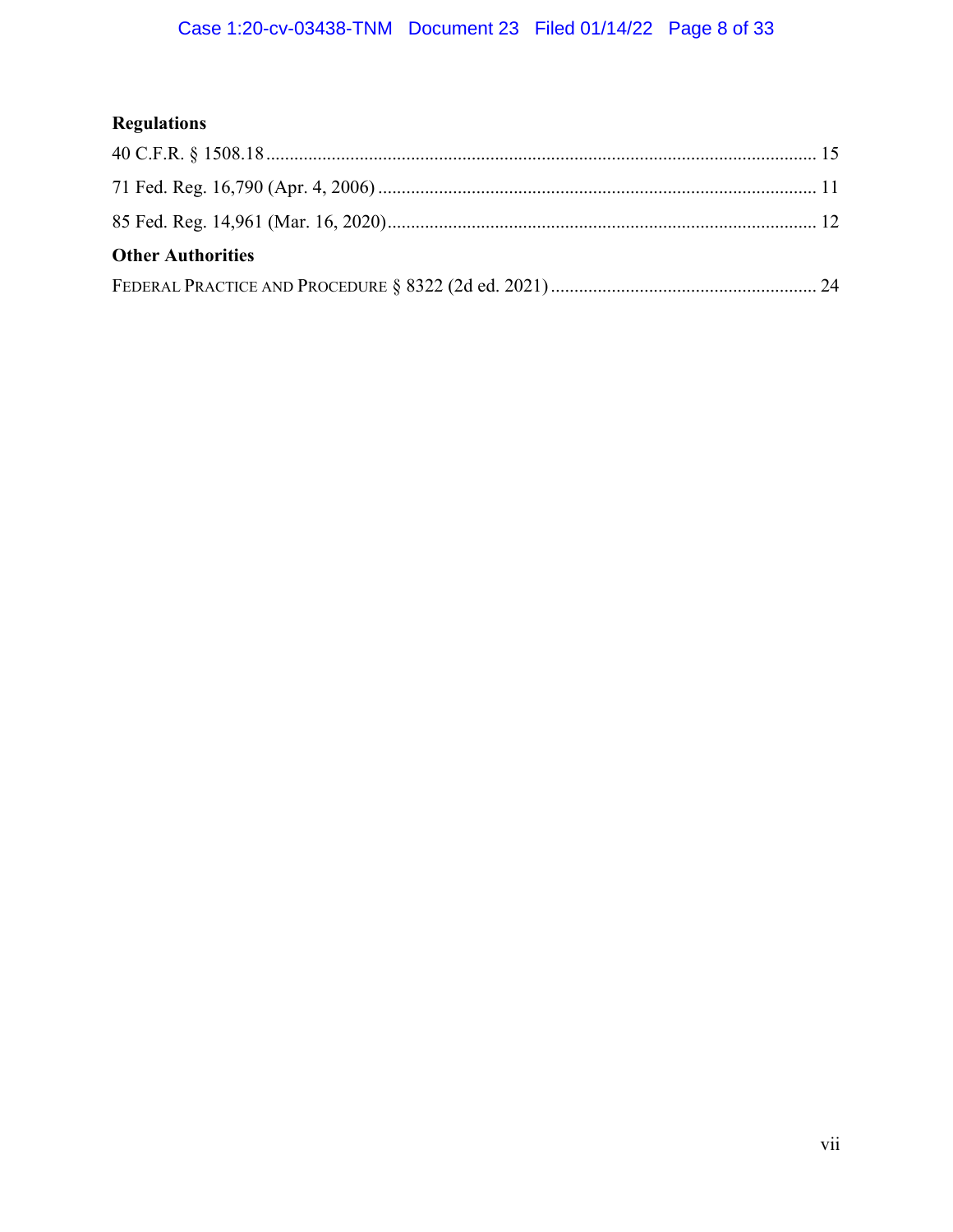#### **INTRODUCTION**

Plaintiffs profoundly disagree with decades of U.S. immigration policy and try to use the National Environmental Policy Act ("NEPA") to place that disagreement before the Court. They allege that there are nine reviewable so-called "Biden Population Actions" that will cause a significant number of foreign nationals to enter the United States or relocate to Plaintiffs' communities, leading to environmental harms. They lack standing to challenge these actions, which are not reviewable in any event. The Court thus should dismiss, leaving Plaintiffs to raise their policy disagreement with the executive or legislative branches.

Plaintiffs cannot survive a motion to dismiss by advancing their theories as fact without pleading "enough facts to state a claim to relief that is plausible on its face." *Bell Atl. Corp. v. Twombly*, 550 U.S. 544, 570 (2007). Although "detailed factual allegations" are not necessary to withstand a motion to dismiss, the complaint must include enough "factual enhancement [to cross] the line between possibility and plausibility." *Id.* at 555-57 (citations omitted). A claim has facial plausibility when the pleaded facts allow the court to draw the reasonable inference that the defendant is liable for the misconduct. *Id.* at 556. In deciding these questions, the reviewing court can draw upon its "judicial experience and common sense." *Ashcroft v. Iqbal*, 556 U.S. 662, 679 (2009).

The Complaint does not plausibly show that Plaintiffs could be harmed by the nine actions they challenge. Plaintiffs' allegations that those actions have or will harm them are conclusory, speculative, or inconsistent with common sense, and thus cannot be credited even at the pleading stage. Indeed, as the Complaint and Plaintiffs' opposition brief make clear, Plaintiffs' grievances are largely rooted in decades of U.S. immigration policy not before the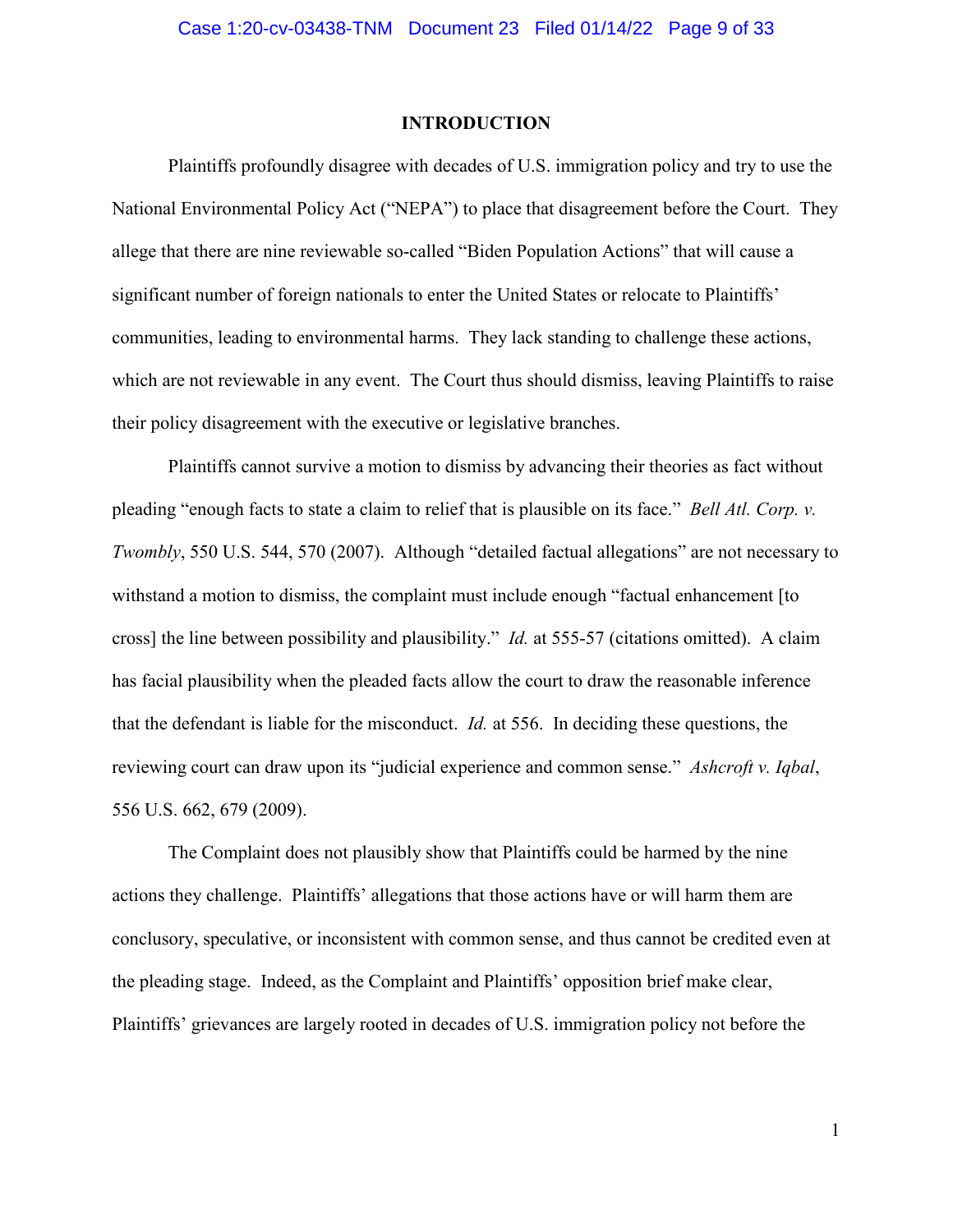#### Case 1:20-cv-03438-TNM Document 23 Filed 01/14/22 Page 10 of 33

Court, and are not plausibly traceable to the challenged actions. Plaintiffs thus lack standing to challenge the nine actions both individually and as an alleged "program."

Moreover, Plaintiffs also fail to state a cause of action under the Administrative Procedure Act ("APA"). The various actions they challenge are unreviewable for a variety of reasons, including that they do not constitute final agency action, that the agency validly waived NEPA compliance, that they implicate unreviewable enforcement discretion, and more.

The Court should dismiss.

#### **ARGUMENT**

#### **I. Plaintiffs Lack Standing to Challenge the So-Called "Biden Population Actions**."

While a plaintiff who brings a NEPA claim is not required to "establish with any certainty" that the agency would have reached a different decision after following allegedly omitted procedures, *St. John's United Church of Christ v. Federal Aviation Administration*, 520 F.3d 460, 463 (D.C. Cir. 2008), the plaintiff must still satisfy the normal—and more stringent requirements to demonstrate redressability where it relies on injuries from a third party's actions. *See Chesapeake Climate Action Network v. Exp.-Imp. Bank of the United States*, 78 F. Supp. 3d 208, 216 (D.D.C. 2015) ("[W]here the harm to the plaintiff comes instead from . . . an independent third party not before the court, standing is ordinarily 'substantially more difficult to establish."'); *St. John's United Church of Christ*, 520 F.3d at 463 (where plaintiffs allege agency funding to a third party violated their procedural rights, redressability standards are relaxed only as to the agency and not the third party); *Nat'l Parks Conservation Ass'n v. Manson*, 414 F.3d 1, 5 (D.C. Cir. 2005) ("The relaxation of procedural standing requirements would excuse [plaintiffs] from having to prove the causal relationship regarding the [agency] action, but [plaintiffs'] burden regarding the action of the [third party] would not change."). Plaintiffs are thus wrong to contend that the causation and redressability standards are so relaxed in NEPA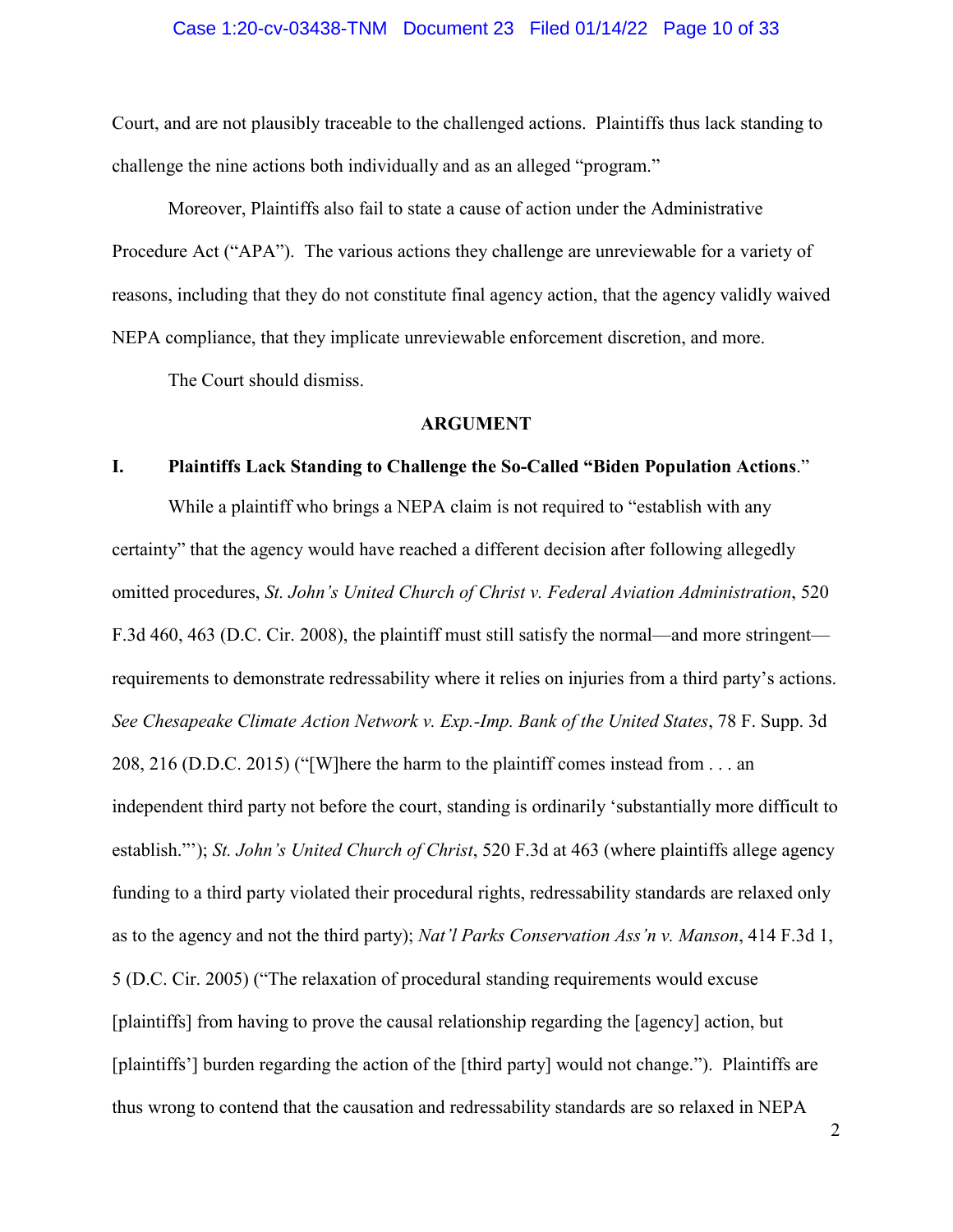### Case 1:20-cv-03438-TNM Document 23 Filed 01/14/22 Page 11 of 33

cases that they need only allege that the challenged actions will harm them to survive a motion to dismiss.<sup>[1](#page-10-0)</sup>

A plaintiff whose alleged injury hinges on actions taken by third parties—in this case, foreign nationals crossing the southern border or settling in Plaintiffs' communities—must "adduce facts showing that those [third party] choices have been or will be made in such manner as to produce causation and permit redressability of injury." *Lujan v. Defs. of Wildlife*, 504 U.S. 555, 562 (1992) (citing *Warth v. Seldin*, 422 U.S. 490, 505 (1975)); *see also Clapper v. Amnesty Int'l*, 568 U.S. 398, 413-14 (2013) (emphasizing the Court's traditional "reluctance to endorse standing theories that rest on speculation about the decisions of independent actors").

Further, a future injury—like many of the "predictable effects" of the challenged actions Plaintiffs complain of—can only support standing where it is (a) certainly impending, or (b) "there is a substantial risk that the harm will occur." *Dep't of Com. v. New York*, 139 S. Ct. 2551, 2565 (2019). The "substantial risk" standard recognizes that standing exists where "a challenged regulation causes individuals to reasonably fear [future] health or environmental harms and thus prevents them from using or enjoying the aesthetic or recreational value of their area." *Cal. Cmtys. Against Toxics v. EPA*, 928 F.3d 1041, 1049 (D.C. Cir. 2019).

Plaintiffs ground their standing in two categories of alleged injuries—from irregular border crossings and from foreign-born individuals permanently settling in their communities. Neither meets the requirements of Article III.

<span id="page-10-0"></span><sup>&</sup>lt;sup>1</sup> In addition, Plaintiffs are wrong that the Court cannot dismiss their NEPA claims under Rule 12(b)(1). *See* ECF No. 22 at 5, Pls.' Opp'n to Defs.' Mot. to Dismiss First Am. Compl. ("Pls.' Opp'n"). Federal Rule of Civil Procedure 12(b)(1) provides for the dismissal of an action for lack of subject-matter jurisdiction—a requirement under Article III of the Constitution. U.S. CONST. art. III, § 2, cl. 1. *See Akinseye v. District of Columbia*, 339 F.3d 970, 971 (D.C. Cir. 2003); *Haase v. Sessions*, 835 F.2d 902, 906 (D.C. Cir. 1987).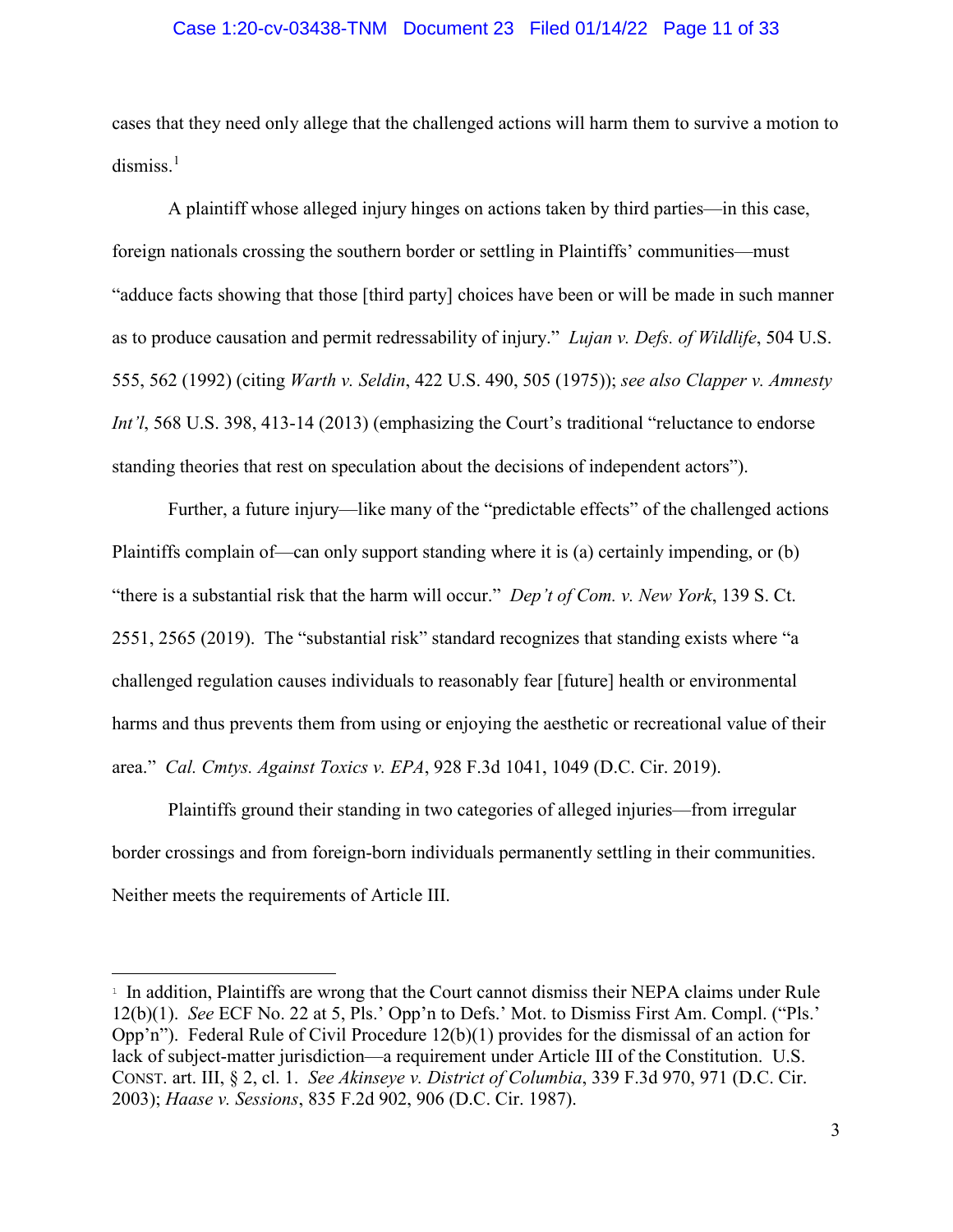## **A. Plaintiffs' allegations of injury from southern border crossings are insufficient to establish Article III or prudential standing**.

Plaintiffs are wrong that their allegations of injury from persons irregularly crossing the southern border into the United States are sufficient to establish Article III standing.<sup>[2](#page-11-0)</sup> These claimed injuries all rest on the actions of independent third parties, such as cartels,<sup>[3](#page-11-1)</sup> which Plaintiffs allege are transporting drugs and guns over the border, or individuals trespassing on Plaintiffs' private land and leaving behind discarded items. *See* Pls.' Opp'n 8-9. Plaintiffs' naked assertion that the government is somehow "assisting" irregular border crossing (Pls.' Opp'n 16) fails to satisfy the *Iqbal/Twombly* plausibility standard. Indeed, the Ninth Circuit has rejected a similar standing allegation that the government "enticed" third parties to irregularly cross the border, because there are myriad reasons a person would make the dangerous journey north that are detached from U.S. immigration policy. *Whitewater Draw Nat. Res. Conserv. Dist. v. Mayorkas*, 5 F.4th 997, 1014-15 (9th Cir. 2021) (citing *Arpaio*, 797 F.3d 11).

In addition to relying on an unsupported "enticement" theory, many of Plaintiffs' injuries are too speculative or implausible to support standing and the Court should reject them. For example, the allegation that persons crossing the border near a ranch owned by one Plaintiff "may open gates and let out cattle" (Pls.' Opp'n 9) is too speculative to satisfy Article III. *Physicians' Ed. Network v. Dep't of Health, Ed. & Welfare*, 653 F.2d 621, 627 (D.C. Cir. 1981) ("[U]nadorned speculation will not suffice to invoke the judicial power."). Other allegations are

<span id="page-11-0"></span><sup>&</sup>lt;sup>2</sup> Plaintiffs link these alleged harms to the challenged actions in Counts II through VII of the Complaint. Pls.' Opp'n 15.

<span id="page-11-1"></span> $3$  Speculation that the government is encouraging unlawful conduct does not establish standing. In *Arpaio v. Obama*, the D.C. Circuit ruled that a plaintiff lacked standing to challenge federal immigration programs based on allegations that the programs would lead to more crime. 797 F.3d 11, 22 (D.C. Cir. 2015) ("But the reality is that crime is notoriously difficult to predict" and "affected by numerous factors . . . . Even "assum[ing]" a policy change "increase[s] unlawful immigration," a court "cannot further infer that [it] increase[s] crime.").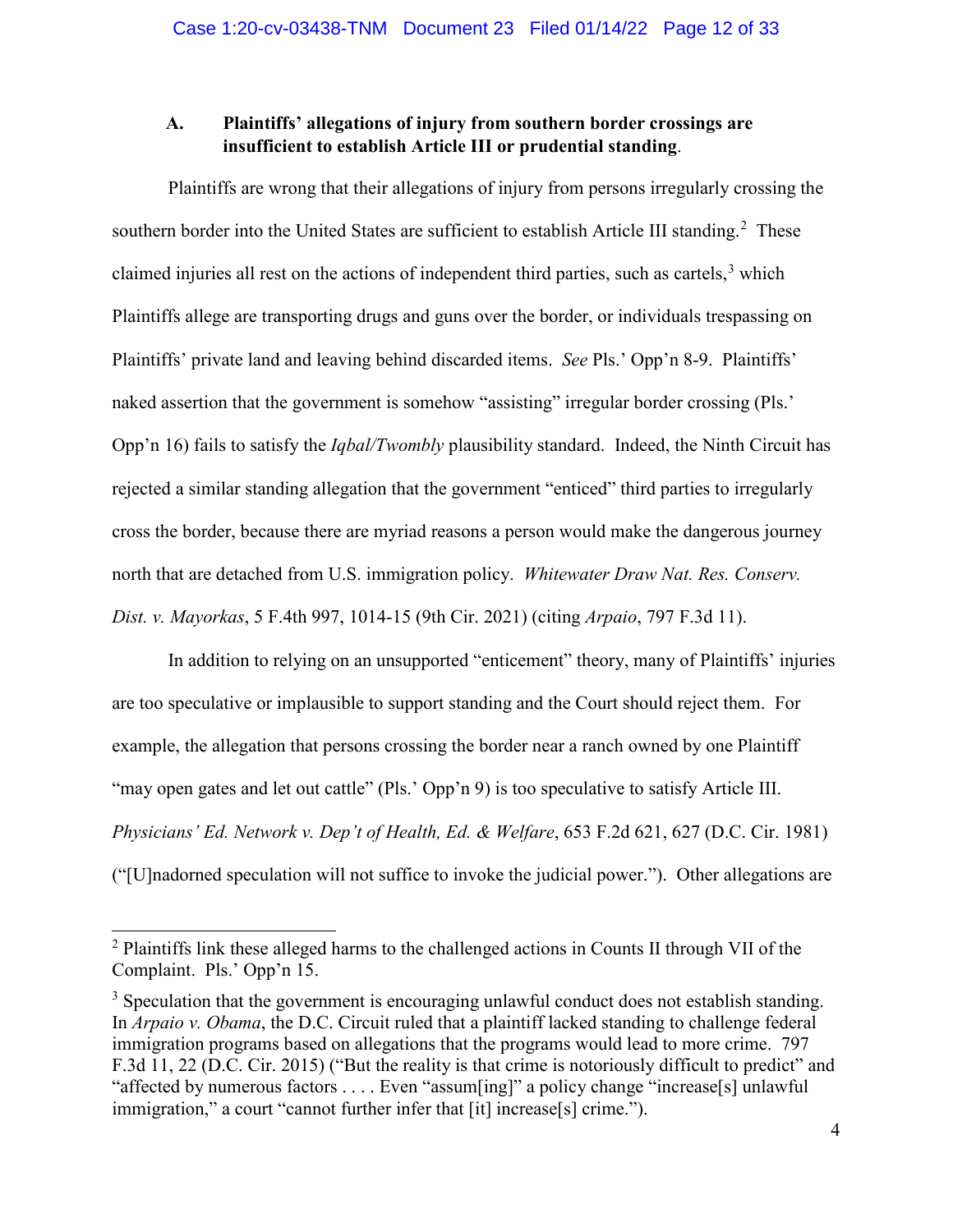### Case 1:20-cv-03438-TNM Document 23 Filed 01/14/22 Page 13 of 33

too implausible to be assumed true for purposes of a motion to dismiss, such as allegations that Plaintiffs may be subjected to "mystery illness[es]" carried by border crossers (Pls.' Opp'n 9) or that border patrol agents "assist cartels" (Pls.' Opp'n 16).

Finally, moving beyond Article III standing to prudential standing, a plaintiff who brings a claim under NEPA only has standing to sue if the interests it seeks to vindicate are within the "zone of interests" protected by NEPA. Many of Plaintiffs' alleged injuries fall well outside of NEPA's zone of interests, including claims of mental stress (Pls.' Opp'n 9), worry (*id.* 11), job satisfaction (*id.* 9), safety concerns (*id.* 9), concerns about diseases (*id.* 9), and fears about cartels, drugs, and guns (*id.* 8, 13). NEPA addresses *environmental* effects of federal actions; therefore, the injury a NEPA plaintiff asserts must "have a sufficiently close connection to the physical environment." *Metro. Edison Co. v. People Against Nuclear Energy*, 460 U.S. 766, 778 (1983) (holding that "anxiety, tension, fear" from government action does not trigger NEPA); *Town of Stratford, Conn. v. FAA*, 285 F.3d 84, 88 (D.C. Cir. 2002) (NEPA "cannot be used as a handy stick by a party with no interest in protecting against an environmental injury to attack a defendant"); *Nuclear Info. & Res. Serv. v. Nuclear Regul. Comm'n*, 457 F.3d 941, 950 (9th Cir. 2006) ("zone of interests protected by NEPA is environmental"). Tellingly, Plaintiffs have not identified a single case where a court found standing to bring a NEPA claim based on fear, anxiety, or stress untethered to environmental harm. NEPA embraces no such interest—as the Supreme Court has held, "although NEPA states its goals in sweeping terms of human health and welfare, these goals are ends that Congress has chosen to pursue by means of protecting the physical environment," and "[i]f a harm does not have a sufficiently close connection to the physical environment, NEPA does not apply." *Metro. Edison Co.*, 460 U.S. at 767, 773, 775-79 (footnote omitted). This case is therefore distinguishable from *California Communities Against*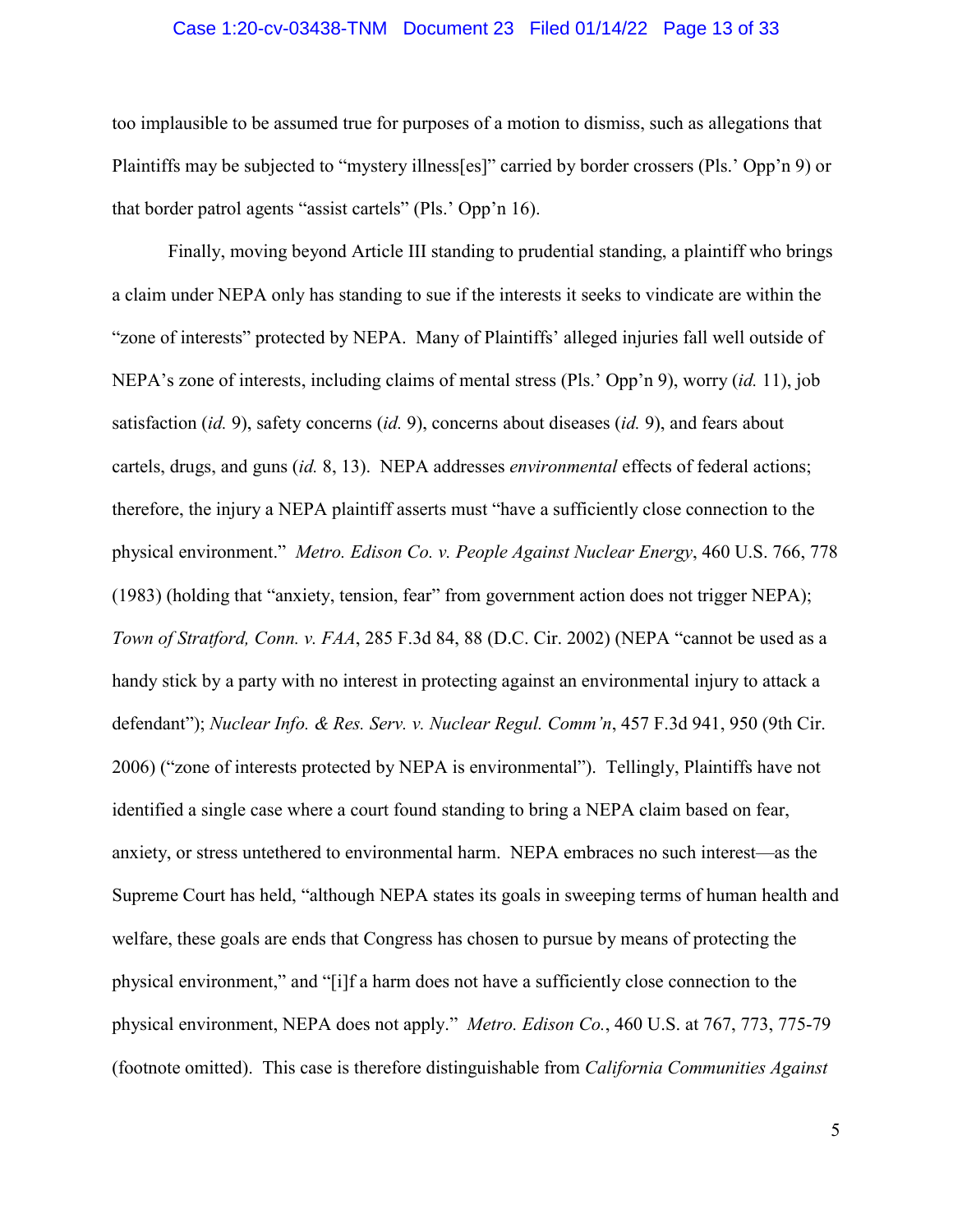### Case 1:20-cv-03438-TNM Document 23 Filed 01/14/22 Page 14 of 33

*Toxics v. Environmental Protection Agency* and *Natural Resource Defense Council v.* 

*Environmental Protection Agency*, 755 F.3d 1010 (D.C. Cir. 2014), cases cited by Plaintiffs, Pls.' Opp'n 8-9, both of which concerned the potential for *environmental* harm from hazardous materials regulated by the challenged rules.

In sum, Plaintiffs' allegations that they have been harmed from southern border crossings caused by the challenged actions fail to establish standing.

## **B. Plaintiffs' allegations of injury due to individuals settling in their communities are insufficient to establish Article III standing**.

Plaintiffs' allegations that they have been harmed by immigrants settling in their communities and causing environmental harm are also insufficient to support standing.<sup>[4](#page-13-0)</sup> First, many of these alleged injuries, to the extent they exist at all, arise from actions that took place far in the past and are unrelated to the challenged actions. For example, Plaintiff Lynn's alleged injuries relate (if at all) to prior government actions from years ago, *e.g.*, traffic congestion when he used to live in Los Angeles long ago or refugees that resettled in Lancaster, Pennsylvania between 2013 and 2017.<sup>[5](#page-13-1)</sup> Pls.' Opp'n 11. Likewise, Plaintiff Huhn complains about a light rail project that resulted in a meadow being bulldozed and a housing development next to a natural area. Pls.' Opp'n 12. These projects were undertaken before the challenged actions took place. ECF No. 17 at  $\P$  177-78, Pls.' Am. Compl. for Declaratory & Injunctive Relief. The same is true of the "dramatic decline in many species" that Plaintiff Anderson has observed over the years, Pls.' Opp'n 13, or the urban sprawl of which MCIR member Henry Barbaro complains. *Id.*

t

<span id="page-13-0"></span> $4$  Plaintiffs link these alleged harms to the actions challenged in Counts VIII through X of the Complaint. Pls.' Opp'n 17.

<span id="page-13-1"></span><sup>&</sup>lt;sup>5</sup> But the number of refugees resettled following FT 2017 has decreased substantially. For example, in FY 2021, just 395 refugees resettled in the entire State of Pennsylvania. *See*  <https://www.wrapsnet.org/archives/> (last visited Jan. 12, 2022).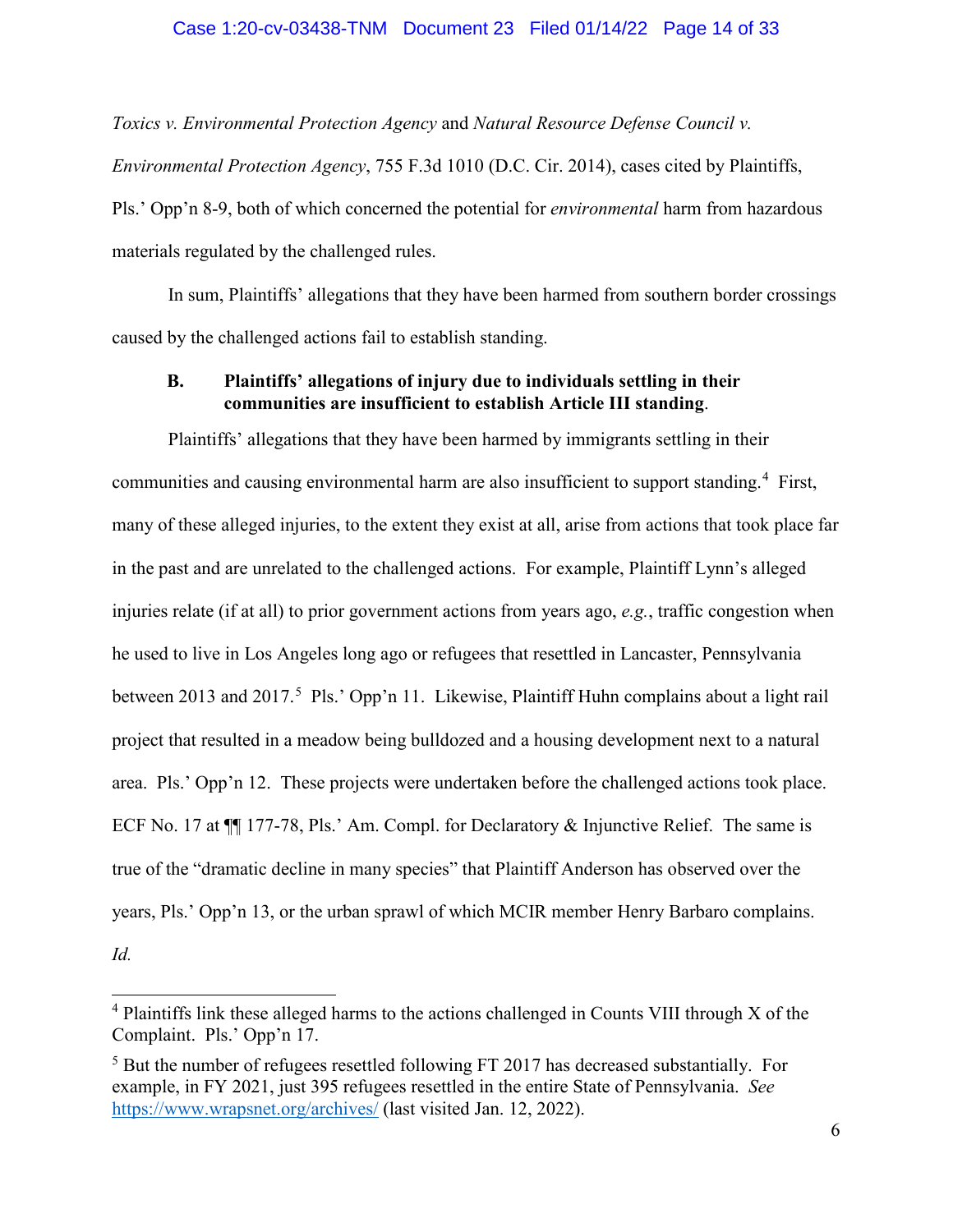### Case 1:20-cv-03438-TNM Document 23 Filed 01/14/22 Page 15 of 33

Other of Plaintiffs' allegations attributing their settlement-based injuries to the nine government actions challenged in this case are too bare and conclusory to survive a motion to dismiss. A conclusory allegation that a plaintiff "left California due to the continually increasing overcrowding, caused primarily by immigration" (Pls.' Opp'n 11), or that the Twin Cities "has undergone environmental effects because of immigration-induced population growth" (*id.* 12) is insufficient to allow the Court to draw the inference that the challenged policies caused the alleged injury.<sup>[6](#page-14-0)</sup> *Iqbal*, 556 U.S. at 681 (conclusory allegations "not entitled to be assumed true").

Like Plaintiffs' alleged injuries from southern border crossings, Plaintiffs' "settlement" injuries are also too speculative and attenuated vis-à-vis the nine challenged actions to support standing. These include allegations that the challenged actions will lead to more refugee resettlement in Lancaster, Pennsylvania, and specifically, that local NGOs will be awarded contracts resulting in an influx of refugees. Pls.' Opp'n 18. While most refugees are resettled in the country by one of nine resettlement agencies (nonprofit groups with which the federal government has cooperative agreements), refugees can travel freely within the United States once they are initially resettled. *See, e.g., Traux v. Raich*, 239 U.S. 33 (1915); U.S. CONST. art. IV, cl. 2. Similarly, Afghan parolees—once processed at military bases—are not required to remain at a location where they are offered resettlement; they are free to resettle anywhere they

<span id="page-14-0"></span><sup>6</sup> *See also* Pls.' Opp'n 13 ("Steve Kropper has greatly reduced access to open space in his neighborhood . . . because of population growth, primarily due to immigration."); *id.* (with respect to Big Bend National Park, "[t]he border crisis caused by the Biden Population Actions has particularly threated [sic] this area."); *id.* at 14 (the challenged actions "ha<sup>[</sup>ve] already clearly caused a very significant increase in the number of foreign nationals that have entered and settled for long term residence into the U.S. during 2021, numbering at the very least hundreds of thousands of people.").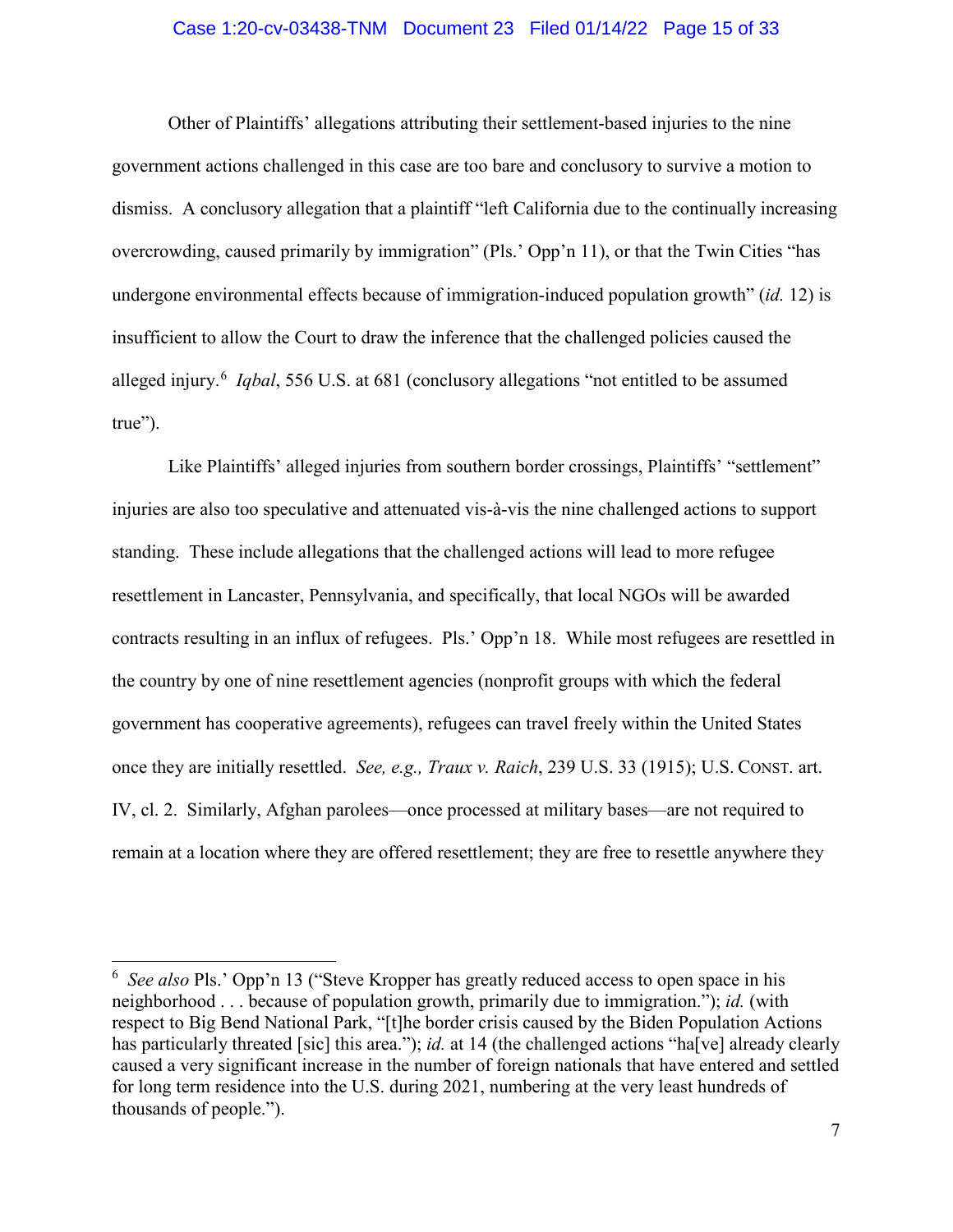### Case 1:20-cv-03438-TNM Document 23 Filed 01/14/22 Page 16 of 33

like. Settlement decisions are thus independent acts of individual parolees, and are not controlled by any of the challenged actions.

Other of Plaintiffs' alleged injuries are caused by third parties with no clear link to the federal government. For example, Plaintiffs have not and cannot allege that the light rail and the housing development Plaintiff Huhn complains of, Pls.' Opp'n 12, were the result of federal, rather than local or private decisionmaking. The same is true of Plaintiffs' allegations about urban sprawl. It is not plausible to infer that the "challenged actions caused urban sprawl in Boston absent specific allegations to support this claim. The same is true for secondary migration—*i.e.*, relocation to Plaintiffs' communities after initially settling somewhere else. To move from one community to another is an individual decision that is not reasonably tied to any of the challenged actions.

This case is distinguishable from *Department of Commerce v. New York* (*DOC*) on which Plaintiffs rely, where the chilling effect of a citizenship question on the census form was directly linked to a federal action by the Census Bureau, and was not further down a long chain of pure speculation with an extenuated, if any, causal connection to the federal action. 139 S. Ct. 2551, 2586-96 (2019). There, the Court needed to infer that a citizenship question would depress responses, an assumption supported by the government's information in that case. Here, Plaintiffs ask the Court to assume not only that the policies they challenge will cause more people to enter the United States, but that those individuals will remain in the country and reside in Plaintiffs' communities in such numbers as to cause environmental harm. These alleged injuries are far more speculative than the chilling effect in *DOC*. For example, Plaintiffs allege that removals have dropped by 90% since 2019 as a result of the policies they challenge. Pls.' Opp'n 15. But there are a number of reasons removals have declined in 2020 and 2021 (*e.g.*,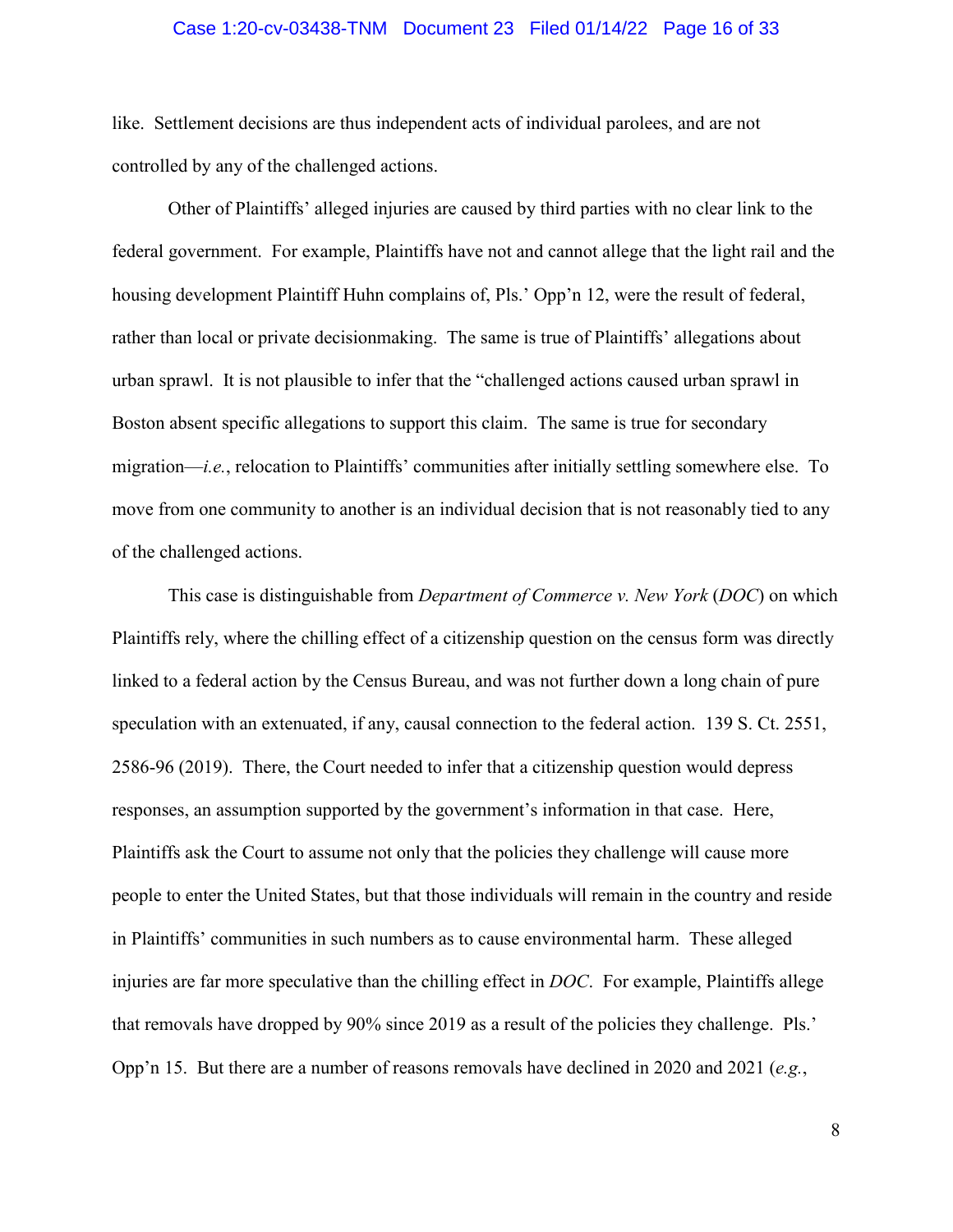### Case 1:20-cv-03438-TNM Document 23 Filed 01/14/22 Page 17 of 33

effects of the COVID-19 pandemic on court proceedings, increased removals under Title 42).<sup>[7](#page-16-0)</sup> And Plaintiffs plead no facts that any decrease in removals nationally has caused increased population where they live.

## **C. Past actions not challenged in this lawsuit cannot establish standing to challenge current administration actions**.

Finally, Plaintiffs are wrong that they have standing based on injuries caused by prior government actions and policies not challenged in this case because the agencies allegedly should have considered the "cumulative impacts" of decades of U.S. immigration policy. Pls.' Opp'n. 19-20. Past injuries not traceable to the challenged actions do not constitute an injury sufficient to establish standing. *See Summers v. Earth Island*, 555 U.S. 488, 495 (2009). And while NEPA imposes an obligation to consider cumulative impacts of past actions when performing an environmental analysis for a proposed major federal action, *TOMAC, Taxpayers of Michigan Against Casinos v. Norton*, 433 F.3d 852, 864 (D.C. Cir. 2006), that analytical obligation does not change the Constitution by expanding the standing doctrine to cover injuries caused by past actions not before the Court. Plaintiffs' reliance on *Kleppe v. Sierra Club*, 427 U.S. 390 (1976) and *Grand Canyon Trust v. Federal Aviation Administration*, 290 F.3d 339 (D.C. Cir. 2002) is misplaced. Those cases concerned whether the agency in performing a NEPA analysis had identified an appropriate effects area for analyzing cumulative effects. Neither supports the novel claim that an injury caused by a past action is sufficient to establish standing when the past action might be included in the cumulative effects analysis of the action being challenged.

Ė

<span id="page-16-0"></span><sup>7</sup> *See* GAO, COVID-19: Improvements Needed in Guidance and Stakeholder Engagement for Immigration Courts, available at<https://www.gao.gov/products/gao-21-104404> (last visited Jan. 12, 2022) ("EOIR data indicate its courts delayed nearly 600,000 hearings from March through October 2020 due to court closures.").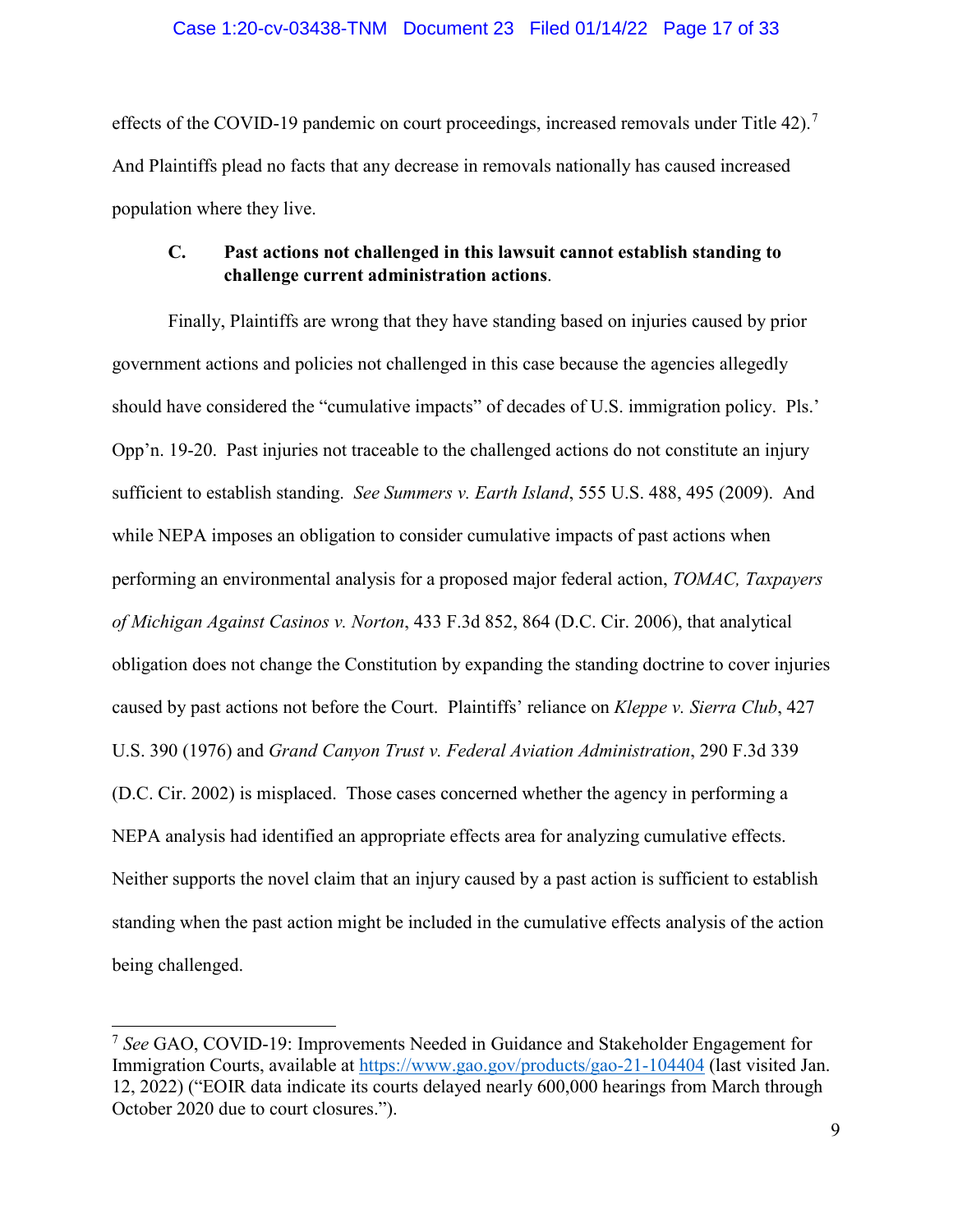In sum, Plaintiffs' allegations of harm from past government actions, like their allegations concerning harm from border crossings and refugee resettlement, are insufficient to establish standing.

## **II. Plaintiffs' NEPA Challenge to DHS' Instruction Manual (Count I) Must Be Dismissed Because the Instruction Manual is Not a Final Agency Action**.

Plaintiffs' challenge to the Department of Homeland Security ("DHS") Instruction Manual must be dismissed because—as the Ninth Circuit correctly held in *Whitewater Draw*—it is not a reviewable final agency action under the APA. As Defendants previously explained, the Manual fails both prongs of the Supreme Court's test in *Bennett v. Spear*, 520 U.S. 154, 177-78 (1997), for determining whether an agency action is final. *See* ECF No. 19 at 17-21, Defs.' Mot. to Dismiss First Am. Compl. ("Defs.' Br.").

The Instruction Manual is not the culmination of an agency decision-making process. *Bennett*, 520 U.S. at 177-78. It simply describes how DHS will implement NEPA, but makes no decision and does not dictate any particular result regarding the NEPA review for any proposed DHS action. *See Whitewater Draw*, 5 F.4th at 1009-10. While, as Plaintiffs emphasize, the Manual provides examples of activities for which DHS would normally prepare an Environmental Assessment ("EA") (Section V.C.3), and lists circumstances in which a component "may prepare" a Supplemental EA (Section V.C.5), it does not make final decisions as to when an EA, Supplemental EA, or EIS will be prepared. *See Whitewater Draw*, 5 F.4th at 1008. While the Manual provides guidance "for preparing to make NEPA-related decisions, [it is] not the 'consummation of the agency's decisionmaking process.'" *Id.* at 1009 (quoting *Bennett*, 520 U.S. at 178)). Nor does the Manual bind DHS with the force of law, *Bennett*, 520 U.S. at 177-78, because it determines no rights or obligations, and it has no legal consequences. *Whitewater Draw*, 5 F.4th at 1009-10.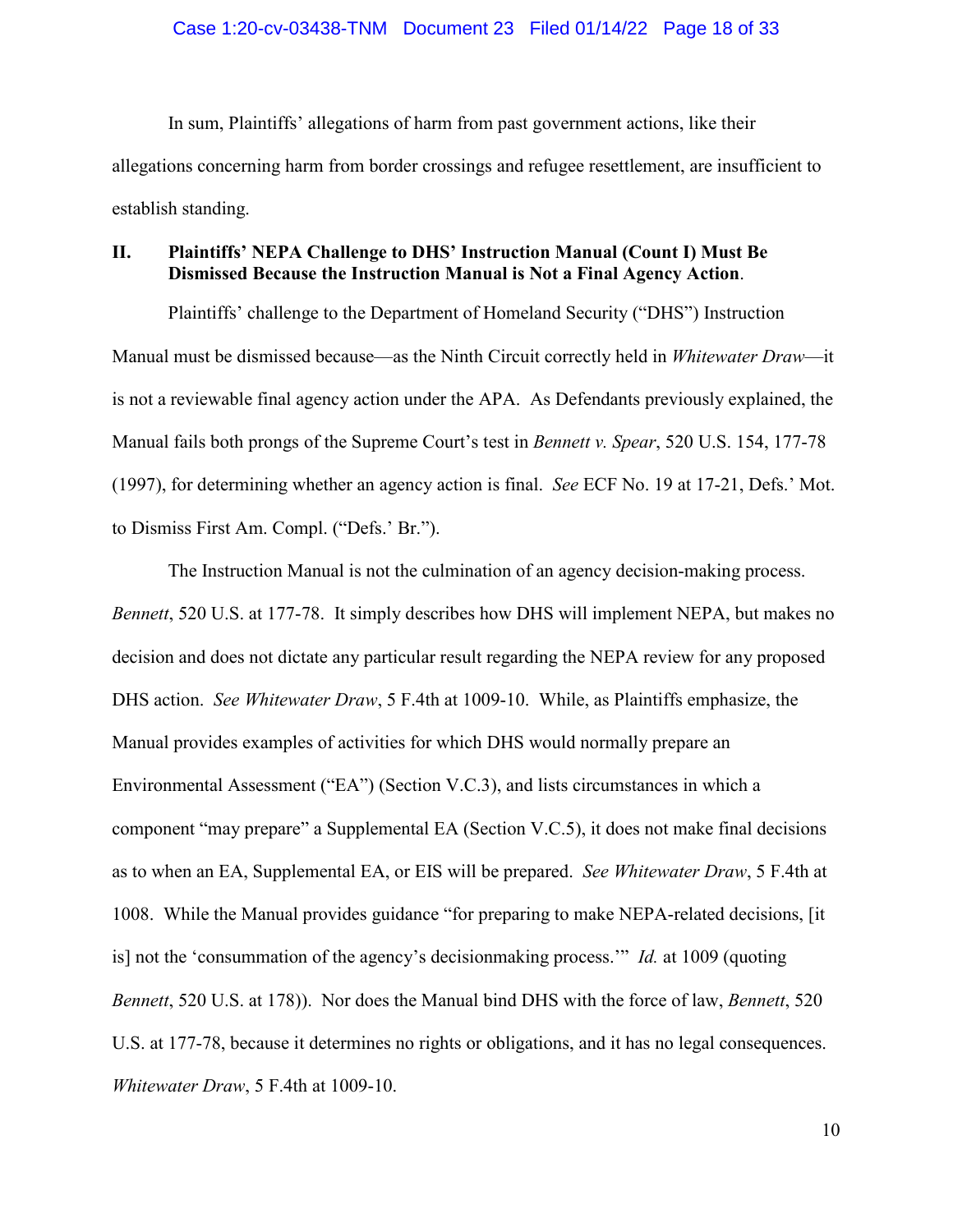### Case 1:20-cv-03438-TNM Document 23 Filed 01/14/22 Page 19 of 33

Plaintiffs are wrong that the Instruction Manual's publication in the Federal Register makes the Manual a final agency action (Pls.' Opp'n 25). Case law shows otherwise. *See, e.g.*, *Nat'l Ass'n of Home Builders v. Norton*, 298 F. Supp. 2d 68, 79 (D.D.C. 2003), *aff'd*, 415 F.3d 8 (D.C. Cir. 2005) (holding agency statement published in Federal Register was not a final agency action); *Chem. Mfrs. Ass'n v. EPA*, 26 F. Supp. 2d 180, 187 (D.D.C. 1998) (holding agency guidance document failed both prongs of *Bennett* despite publication in the Federal Register).

Plaintiffs are also wrong that the inclusion of Categorical Exclusions ("CEs") in Appendix A to the Manual means that it is a final agency action. The CEs were adopted after notice and the opportunity for public comment and each has its own administrative record. *E.g.*, 71 Fed. Reg. 16,790, 16,811 (Apr. 4, 2006) (publishing CE A3). Plaintiffs have not challenged individual CEs in this case.<sup>[8](#page-18-0)</sup>

Finally, Plaintiffs attempt to save their challenge to the Instruction Manual by arguing that the Manual is a rule under 5 U.S.C. § 551(4). Pls.' Opp'n 24. But the Manual is not a final agency action and therefore the APA does not provide for judicial review. While the APA defines "agency action" to include "agency rule," the definition of "final agency action" is set forth in *Bennett* and the Manual does not meet both prongs of *Bennett*. See *Whitewater Draw Nat. Res. Conserv. Dist. v. Nielsen*, No. 3:16-cv-02583, 2018 WL 4700494, at \*4 (S.D. Cal. Sept. 30, 2018) (rejecting the same argument Plaintiffs make here), *aff'd sub nom.* 5 F.4th 997. In any event, the Manual is not a rule for the same reasons it fails the *Bennett* test—it sets forth procedures for the agency to follow and lacks the force and effect of law. *See* Defs.' Br. 18-21.

<span id="page-18-0"></span> $8$  Furthermore, judicial review of CE A3 would be barred by the six-year statute of limitations. *See, e.g., Bicycle Trails Council of Marin v. Babbitt*, 82 F.3d 1445, 1456 n.5 (9th Cir. 1996), *as amended* (June 17, 1996) (challenge to CE barred by statute of limitations).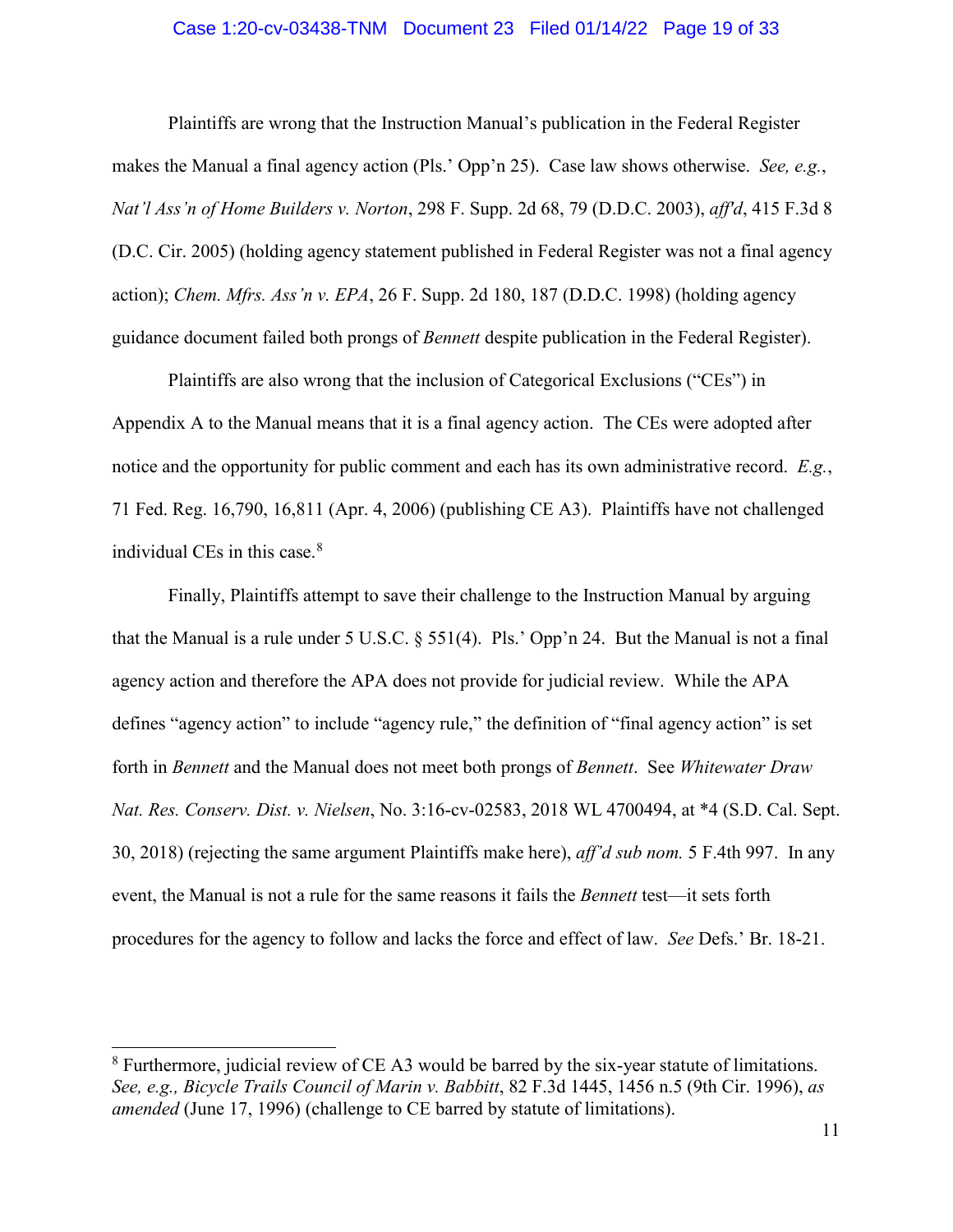## **III. Plaintiffs' Challenge to DHS's Decision to Terminate Border Wall Construction (Count II) Must Be Dismissed Because the Agency Waived NEPA for the Decision**.

Plaintiffs are wrong that DHS's NEPA waivers do not cover the decision to cease border wall construction. The Secretary of Homeland Security's waivers of NEPA for the border wall projects broadly exempt the projects from NEPA review "with respect to" construction. *See, e.g.*, Determination Pursuant to Section 102 of the Illegal Immigration Reform & Immigrant Responsibility Act of 1996, as Amended, 85 Fed. Reg. 14,961, 14,962-63 (Mar. 16, 2020) ("I hereby waive in [its] entirety, with respect to the construction of physical barriers and roads . . . The National Environmental Policy Act."). Decisions to modify or cease construction are clearly decisions "with respect to" construction. *See* Defs.' Br. 23. The waivers thus serve as a complete defense to Plaintiffs' NEPA claim. *See Ctr. for Biological Diversity v. Trump*, 453 F. Supp. 3d 11, 35-36 (D.D.C. 2020) (dismissing Plaintiffs' NEPA claims because "[t]he Secretary waived NEPA for the challenged border wall construction" (citing *In re Border Infrastructure Envtl. Litig.*, 915 F.3d 1213, 1221 (9th Cir. 2019) ("a valid waiver of the relevant environmental laws under section 102(c) is an affirmative defense to all the environmental claims."))).

Congress granted the Secretary of Homeland Security broad authority to waive environmental reviews for border wall projects in Section 102(c) of the Illegal Immigration Reform and Immigrant Responsibility Act of 1996, 8 U.S.C. § 1103 note, which gives "the Secretary of Homeland Security . . . the authority to waive all legal requirements such Secretary, in such Secretary's sole discretion, determines necessary to ensure expeditious construction of the barriers and roads under this section." *Id.* § 102(c)(1). Although the Secretary considers what is "necessary to ensure expeditious construction" in determining what "legal requirements" to waive, that determination remains "in the Secretary's sole discretion." *Id.* Congress' plain intent was to allow the Secretary to broadly waive environmental reviews for the projects.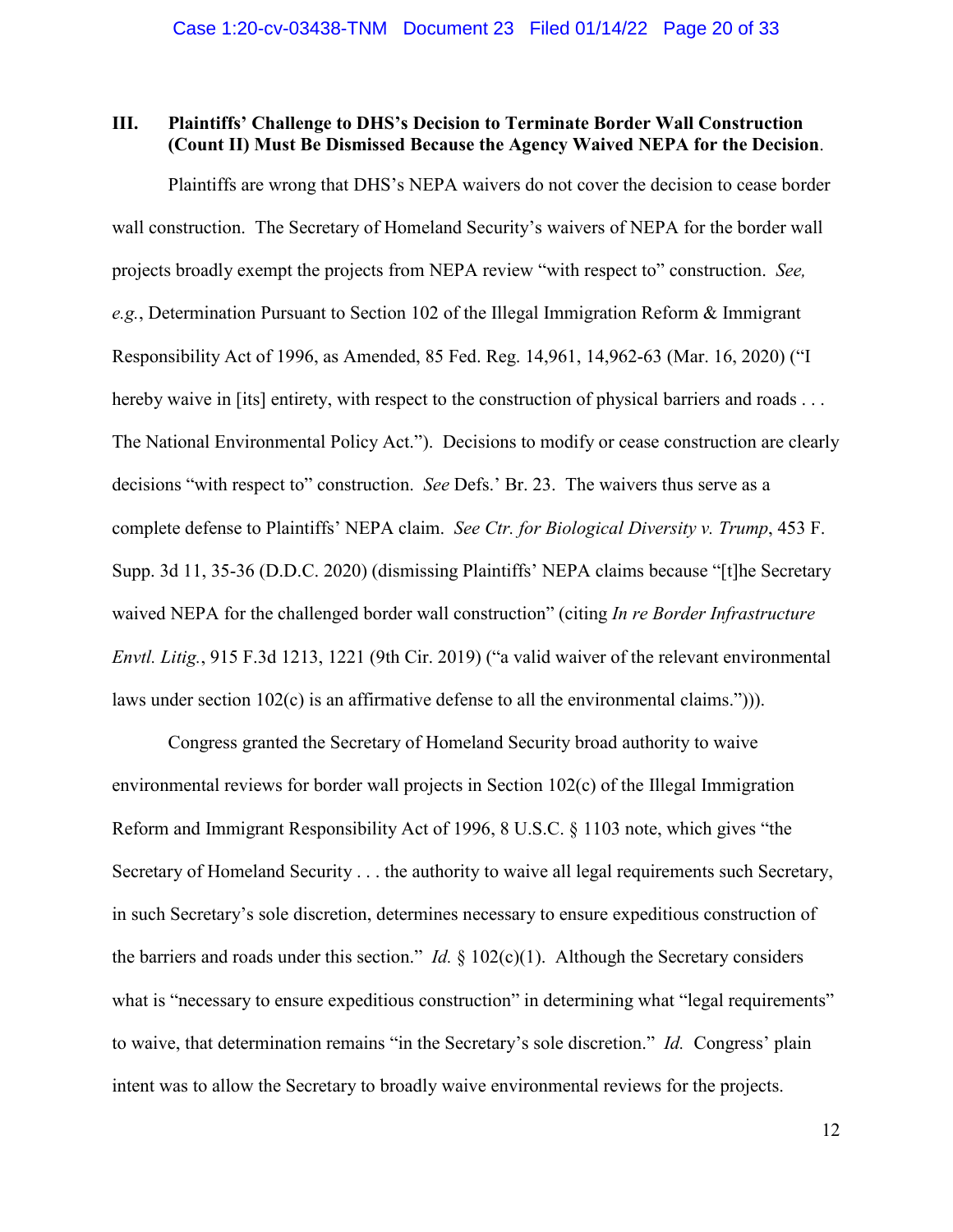## Case 1:20-cv-03438-TNM Document 23 Filed 01/14/22 Page 21 of 33

Congress did not need to include a separate power to waive environmental reviews for decisions to stop construction because all stages of construction—including termination—are covered by the initial waiver and "effective upon being published in the Federal Register." *Id.* Inherent in the government's decision to undertake any construction project is the possibility that construction might be modified or not completed as originally contemplated. Plaintiffs are thus wrong in claiming that applying the waivers to a decision to terminate construction would exceed statutory authority.

Plaintiffs are also wrong that NEPA review is required because termination of construction would alter the environmental status quo, leading to environmental effects caused by "mass" border crossings. Even if Plaintiffs had standing to raise their "enticement" theory (*see supra* p. 4), NEPA does not apply to the agencies' decisions to not build more border wall since that is a decision to leave the environment alone. Defs.' Br. 24-25.

## **IV. Plaintiffs' Challenges to the Termination of the Migrant Protection Protocols and Asylum Cooperative Agreements (Count III) are Not Reviewable under the APA and Therefore Must Be Dismissed**.

First, Plaintiffs are wrong that DHS's decision to terminate the Migrant Protection Protocols ("MPP") is reviewable under the APA.<sup>[9](#page-20-0)</sup> DHS's decision to terminate MPP is statutorily committed to agency discretion by law and therefore not reviewable under the APA.

<span id="page-20-0"></span>Ξ  $9$  The United States District Court for the Northern District of Texas issued a nationwide, permanent injunction ordering DHS to "enforce and implement MPP in good faith." *Texas v. Biden*, \_\_\_ F. Supp. 3d \_\_\_, 2021 WL 3603341, at \*26-27 (N.D. Tex. Aug. 13, 2021), *aff'd* 20 F.4th 928 (5th Cir. 2021), *as revised* (Dec. 21, 2021). DHS recently published a guidance document explaining how the agency is implementing the Court's order. DHS Under Secretary Robert Silvers, Guidance regarding the Court-Ordered Reimplementation of the Migrant Protection Protocols, December 2, 2021, *available at* [https://www.dhs.gov/sites/default/files/publications/21\\_1202\\_plcy\\_mpp-policy](https://www.dhs.gov/sites/default/files/publications/21_1202_plcy_mpp-policy-guidance_508.pdf)guidance 508.pdf (last visited Jan. 6, 2022). MPP thus currently exists as a court-ordered program, not as Defendants' policy or program.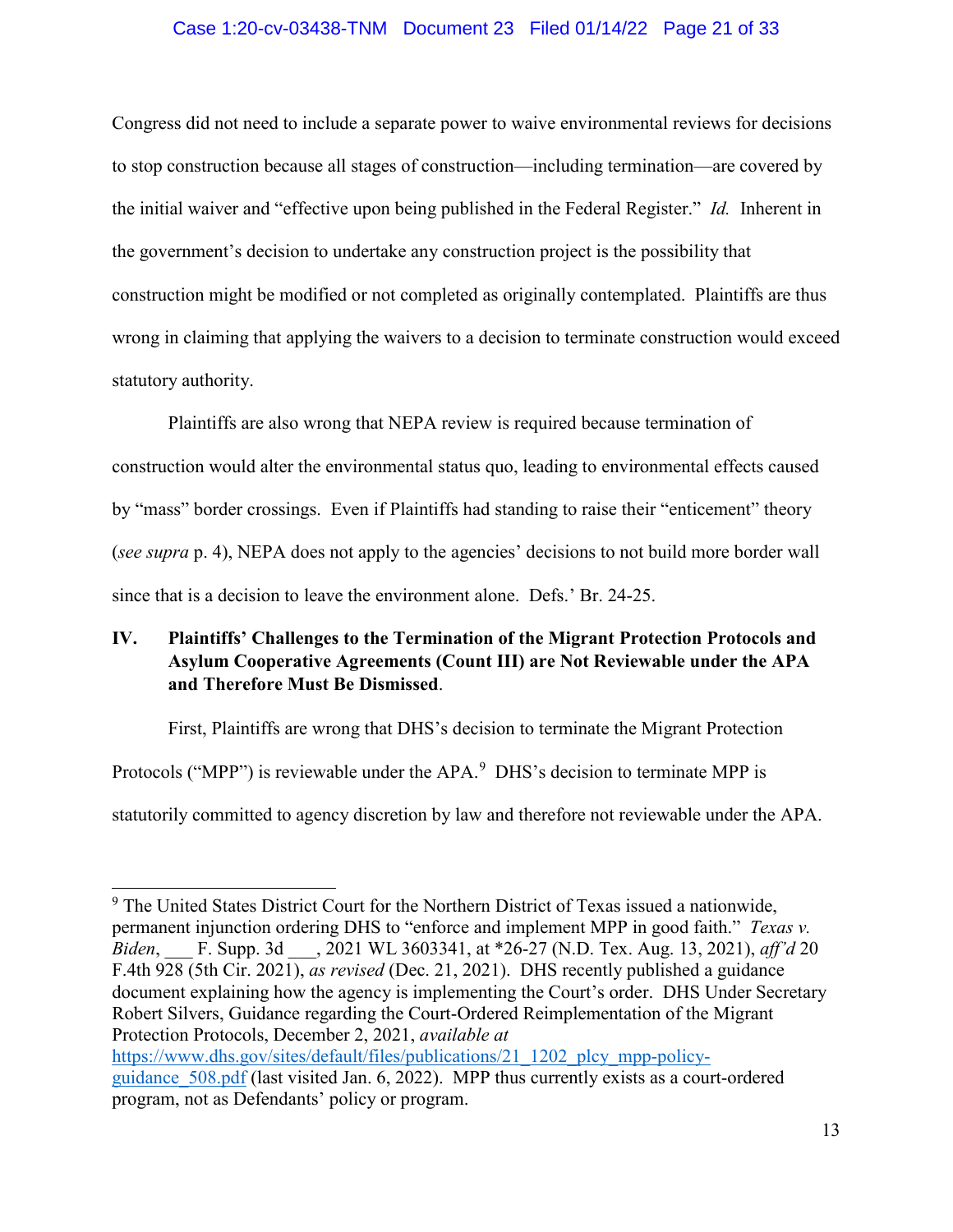#### Case 1:20-cv-03438-TNM Document 23 Filed 01/14/22 Page 22 of 33

*See* Defs.' Br. 26 (citing 8 U.S.C. § 1225(b)(2)(C)). Congress's use of the term "may" in Section 1225(b)(2)(C) confers discretion on DHS to choose whether to return noncitizens to contiguous countries, and the statute offers no criteria or standard for when the government must or should employ that discretion.

Plaintiffs rely upon the Fifth Circuit's decision, *Texas v. Biden*, 10 F.4th 538 (5th Cir. 2021), for the proposition that the MPP is reviewable. Pls.' Opp'n 31. That decision, however, is not binding on this Court and given the deep flaws in the Fifth Circuit's analysis the government has sought certiorari review. In particular, the Fifth Circuit erred in finding that Section 1225 *compels* DHS to maintain MPP, when the statute's plain text provides that when DHS encounters an applicant for admission who is not clearly entitled to be admitted, and who is arriving on land from Mexico or Canada, the Secretary "*may* return" the applicant to Mexico or Canada pending his or her removal proceedings. 8 U.S.C. § 1225 (b)(2)(C) (emphasis added).

In asserting the termination of the MPP is a final agency action, Plaintiffs also cite *Innovation Law Lab v. Wolf*, 951 F.3d 1073 (9th Cir. 2020), where the Ninth Circuit upheld a district court's grant of a preliminary injunction enjoining DHS from implementing MPP because it determined that it was likely inconsistent with the Immigration and Nationality Act ("INA"). That decision, which was later vacated, 5 F.4th 1099 (9th Cir. 2021), concerned whether the INA conferred on DHS the power to adopt and enforce MPP, not whether the decision to end MPP is reviewable under the APA.

DHS's termination of MPP is unreviewable for the additional reason that civil and criminal enforcement decisions fall outside of the definition of major federal action to which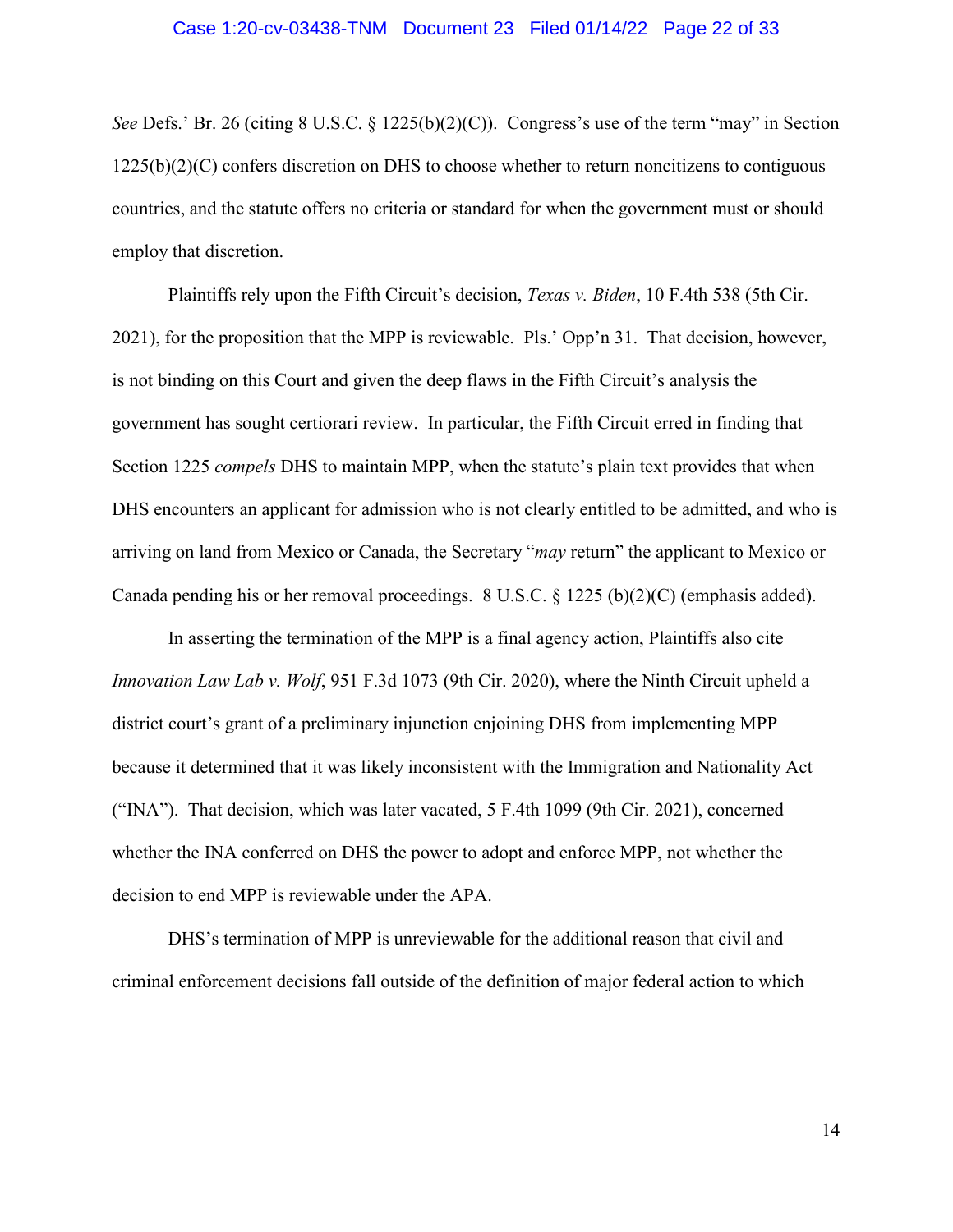NEPA applies. [10](#page-22-0) 40 C.F.R. § 1508.18(a) (2019); *see also* DHS Instruction Manual 023-01-001- 01, Revision 01, Implementation of the National Environmental Policy Act, at II-4 (defining "[m]ajor [f]ederal action" to be those actions "defined in 40 C.F.R. § 1508.18"). Because adoption and termination of MPP were both enforcement decisions, no NEPA analysis was required. *See* Defs.' Br. 27-28 (citing cases recognizing inapplicability of NEPA to enforcement decisions).

Second, Plaintiffs are also wrong that the suspension of the three Asylum Cooperative Agreements ("ACAs") between the United States and Guatemala, Honduras, and El Salvador, are reviewable under the APA. The ACAs are "bilateral or multilateral agreement[s]" regarding asylum applicants under 8 U.S.C. § 1158(a)(2)(A). Congress has broadly foreclosed any judicial challenge to such agreements by providing that "[n]o court shall have jurisdiction to review *any* determination . . . under [§ 1158(a)(2)(A)]." *See* 8 U.S.C. § 1158(a)(3) (emphasis added); Defs.' Br. 28-29. Even if Section 1158(a)(3) does not bar review here, because the challenged decisions fall within the Secretary's discretion under Section 1158, Section 1252(a)(2)(B)(ii) would also bar review. *Id.* at 29. It is immaterial that Plaintiffs are not seeking to challenge "*individual* aliens' cases."[11](#page-22-1) Pls.' Opp'n 32 (emphasis in original). Indeed, Section

<span id="page-22-0"></span> $10$  The question of whether termination of MPP triggered NEPA was not before the Fifth Circuit in *Texas v. Biden*, 10 F.4th 538 (denying stay of preliminary injunction pending appeal) or *Texas v. Biden*, 20 F.4th 928.

<span id="page-22-1"></span><sup>11</sup> The Prompt Asylum Claim Review and Humanitarian Asylum Review Process were pilot programs intended to expedite processing of the asylum requests of individuals who are subject to expedited removal and who have either traveled through another country on their way to the United States or are Mexican nationals. Although a court in this district recently held these programs to be reviewable under the APA in a challenge brought by asylum-seeking families, *see Las Americas Immigrant Advocacy Center v. Wolf*, 507 F. Supp. 3d 1, 34-35 (2020), *on appeal* No. 20-5386 (D.C. Cir. Dec. 30, 2020), this Court need not reach that question, because Plaintiffs do not articulate how not continuing to use these limited programs after the pilot programs ended could adversely impact them.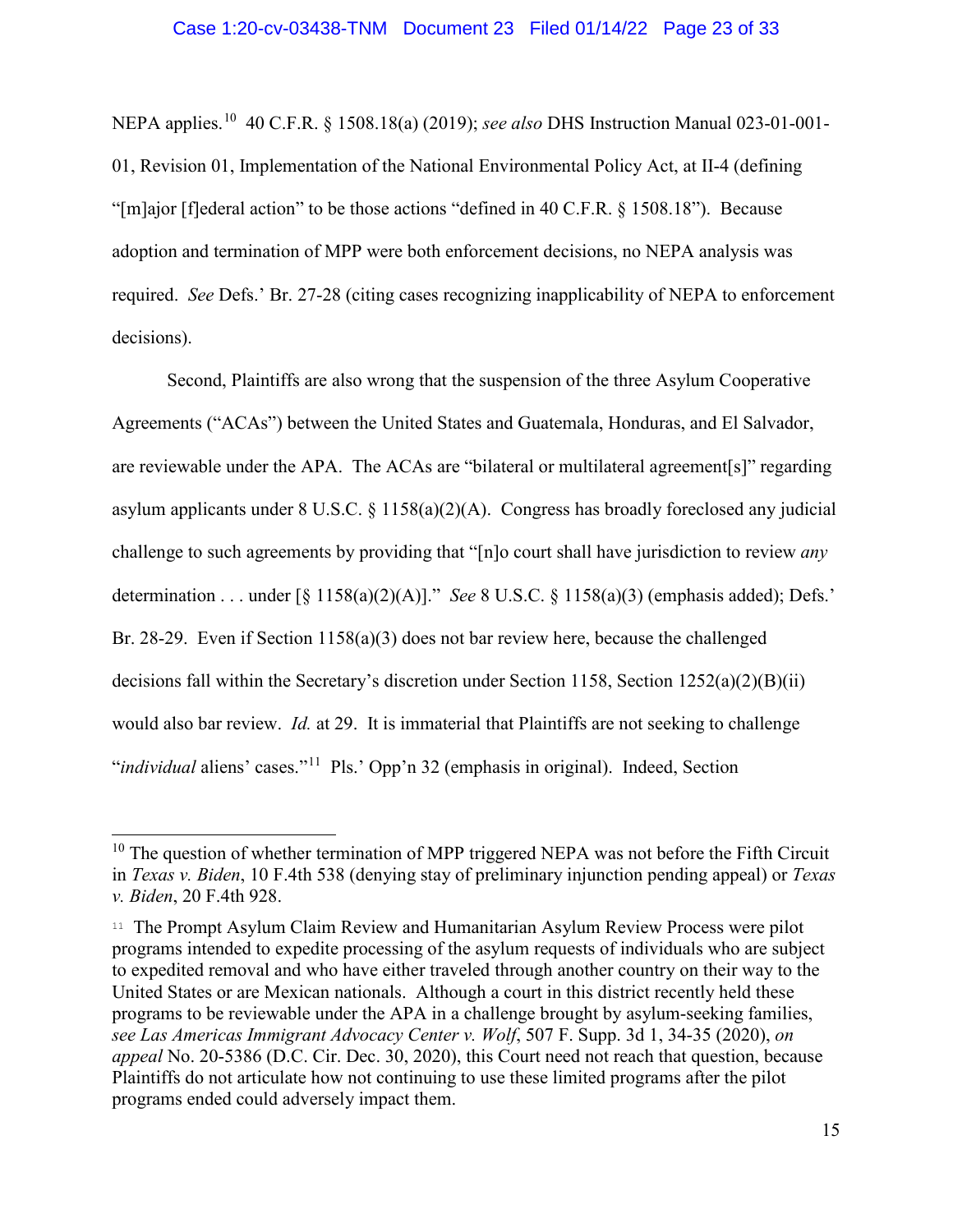#### Case 1:20-cv-03438-TNM Document 23 Filed 01/14/22 Page 24 of 33

1252(a)(2)(B) makes clear that "*regardless of whether the judgment, decision or action is made in removal proceedings*, no court shall have jurisdiction to review . . . any other decision or action" of the Secretary of Homeland Security "the authority for which is specified under this subchapter to be in [his] discretion." 8 U.S.C.  $\S$  1252(a)(2)(B)(ii). Furthermore, that Plaintiffs have no connection to individual immigration cases potentially affected by the decisions to suspend the ACAs further highlights that their suspension cannot reasonably be said to meaningfully affect Plaintiffs or cause them any harm.

## **V. Plaintiffs Cannot Challenge Decisions Committed to Agency Discretion under the APA**.

Throughout the Complaint, Plaintiffs challenge discretionary decisions regarding how immigration enforcement decisions are executed and the priority that the Executive assigns to such decisions. *See, e.g.,* FAC ¶¶ 232 – 240 (Counts IV – VI), ¶¶ 247 – 252 (Counts IX – X). As Defendants previously explained, these enforcement decisions are committed to agency discretion, and they are not reviewable under the APA. *See* Def. Br. at 30-32. In their response, Plaintiffs seek to evade the plain strictures of the APA by claiming that they are "not challenging either the grant or the denial of parole to any individual alien, but rather the decisions to create these programs." Pls.' Opp'n 33. But Plaintiffs cannot avoid the prohibition on review of discretionary enforcement decisions by framing their claims as challenges to the alleged policies underlying non-reviewable enforcement decisions.

## **A. DHS' enforcement decisions and discretionary policies are committed to agency discretion and not reviewable under the APA (Counts IV – VI**).

In Counts IV through VI, Plaintiffs challenge enforcement guidance to Customs and Border Protection ("CBP") agents to issue notices<sup>[12](#page-23-0)</sup> requiring undocumented individuals to

<span id="page-23-0"></span><sup>&</sup>lt;sup>12</sup> Plaintiffs mischaracterize these notices as "permission slips." FAC  $\P$  110, 233.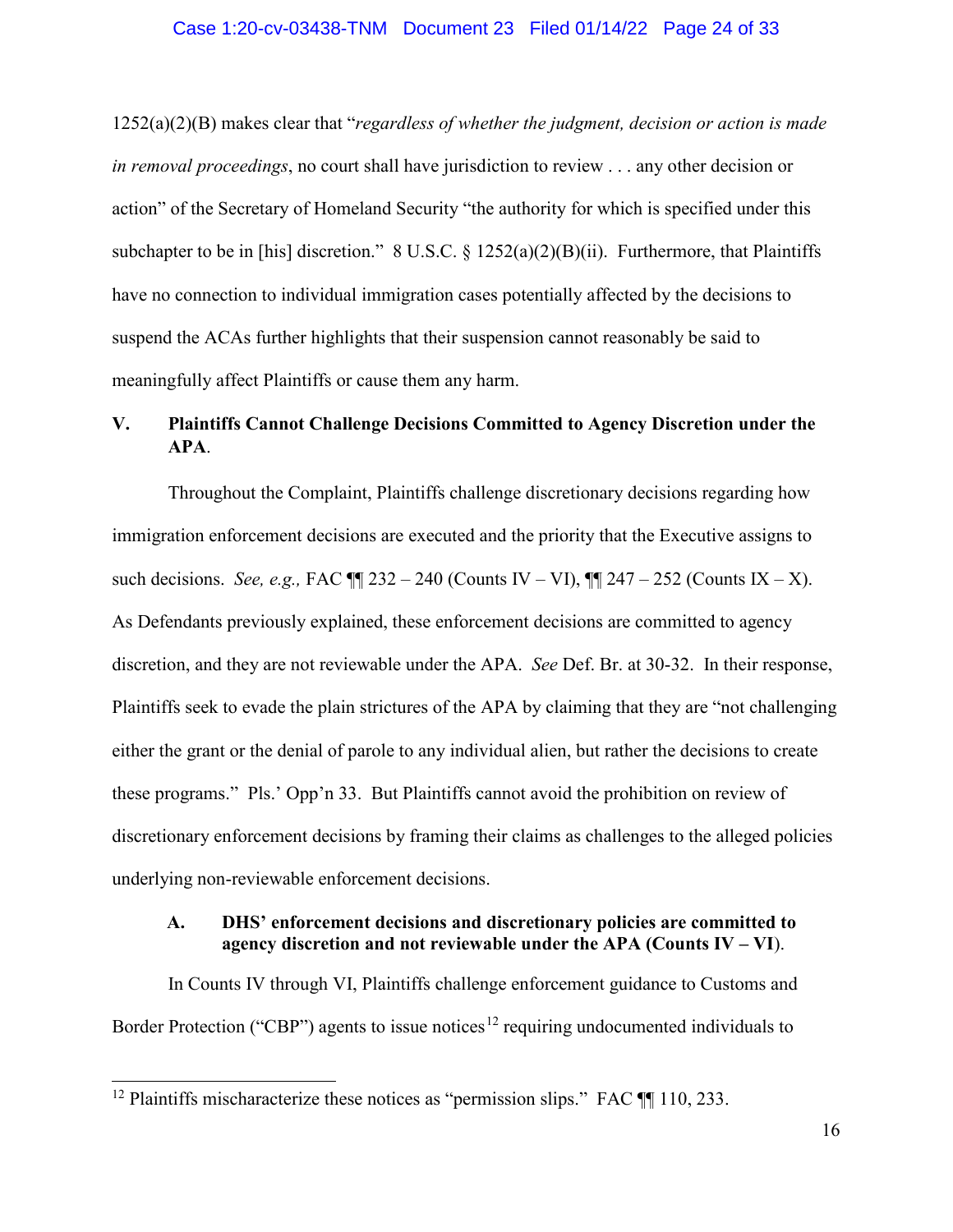#### Case 1:20-cv-03438-TNM Document 23 Filed 01/14/22 Page 25 of 33

report to Immigration and Customs Enforcement ("ICE") field offices in lieu of detaining them, FAC  $\P$  110, 233 (Count IV); a communique to ICE employees to prioritize enforcement actions against noncitizens who pose threats to national security, public safety, and border security, *id.*   $\P$ [[111, 236 (Count V); and a policy that rescinds civil penalties to noncitizens who fail to leave the country, *id.* ¶¶ 112, 239 (Count VI). In general, these guidance materials do not compel agency actions, but instead confer discretion on agency staff to exercise in specific circumstances. For example, the prioritization guidance to ICE employees states it "does not compel an action to be taken or not taken. Instead, the guidance leaves the exercise of prosecutorial discretion to the judgment of our personnel."[13](#page-24-0) 

Plaintiffs may not challenge these so-called enforcement "policies" because each involve decisions committed to agency discretion by law. 5 U.S.C. § 701(a)(2). Congress has charged the Executive with deciding "whether it makes sense to pursue removal at all," *Arizona v. United States*, 567 U.S. 387, 396 (2012), and allows the Executive "to abandon the endeavor" at "each stage" of the removal process, *Reno v. American-Arab Anti-Discrimination Comm.*, 525 U.S. 471, 483 (1999). Accordingly, these guidance materials are not subject to judicial review under the APA. *See Heckler v. Chaney*, 470 U.S. 821, 831 (1985) ("an agency's decision not to prosecute or enforce . . . [is] generally committed to an agency's absolute discretion . . ." and "often involves a complicated balancing of a number of factors," including whether enforcement "best fits the agency's overall policies.").

Plaintiffs are wrong that their claims are reviewable because they challenge alleged "policies" that guide the exercise of enforcement decisions rather than specific enforcement

<span id="page-24-0"></span><sup>&</sup>lt;sup>13</sup> <https://www.ice.gov/doclib/news/guidelines-civilimmigrationlaw.pdf> at 5, last accessed on January 1, 2022.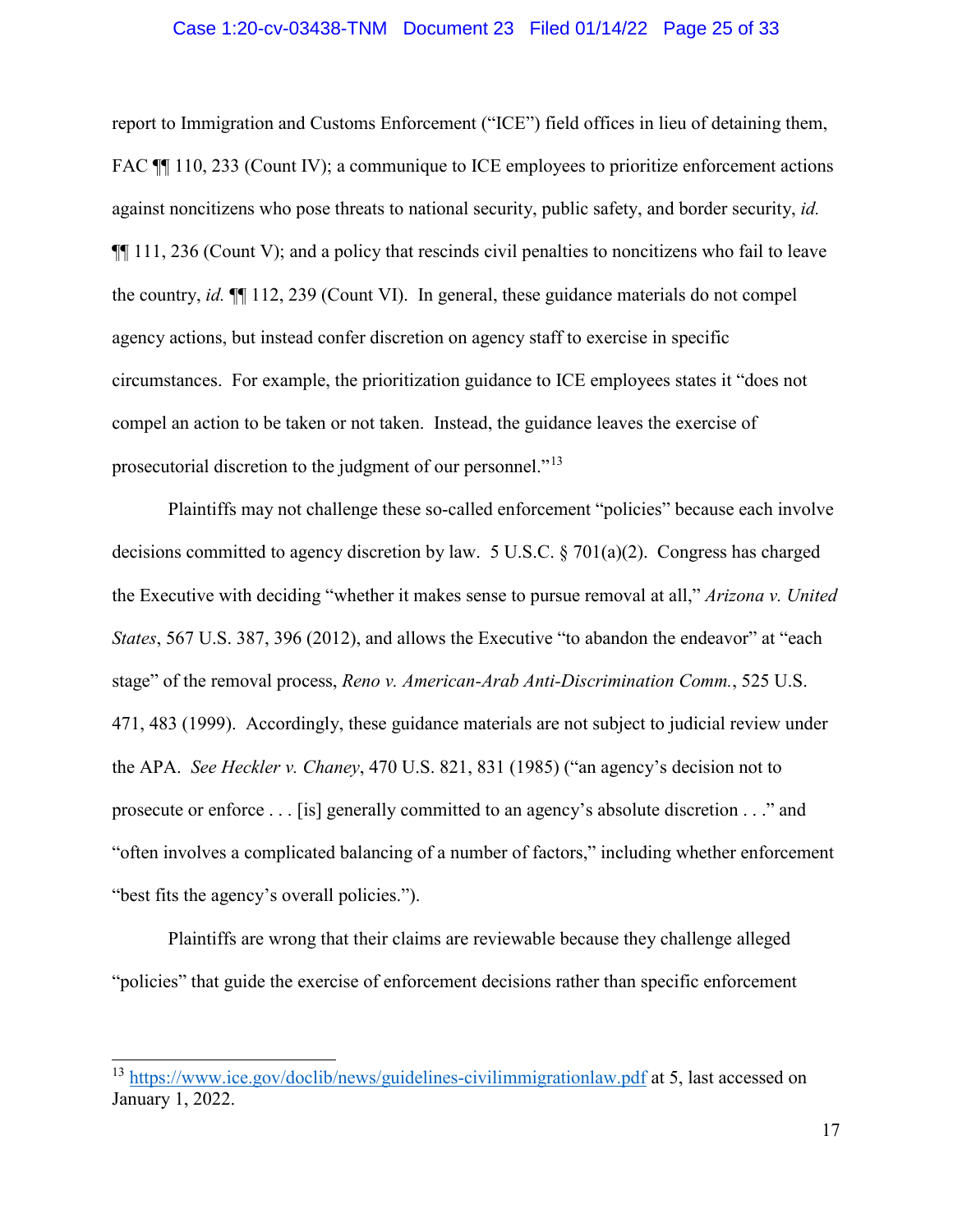actions. Pls.' Opp'n 33. The Supreme Court in *Heckler v. Chaney* made clear that enforcement decisions committed to agency discretion are not reviewable, particularly where those decisions are part of an agency's policies. In *Heckler*, inmates in Texas and Oklahoma sentenced to death by lethal injection under the laws of those states challenged the use of the drugs used during lethal injection as "safe and effective" for human execution. 470 U.S. at 823-24. The Plaintiffs requested that the Food and Drug Administration ("FDA") take enforcement actions to prevent violations of the Food, Drug, and Cosmetic Act's "misbranding" provisions as well as to prevent interstate distribution of drugs not approved for lethal injection. *Id.* The FDA Commissioner refused to take the requested enforcement action because, as a matter of policy, such proceedings "are initiated only when there is a serious danger to the public health or a blatant scheme to defraud," neither of which were present under the State lethal injection laws. *Id.* at 824-25. The Supreme Court held FDA's decision not to initiate an enforcement action was unreviewable for "many" reasons, including that an agency's "decision not to enforce often involves a complicated balancing of a number of factors . . . within its expertise" including whether particular enforcement actions fit "the agency's overall policies." *Id.* at 831. The holding in *Heckler v. Chaney* that such discretionary decisions are not reviewable under the APA is thus not limited to individual enforcement decisions, but also encompasses the policies that guide enforcement decisions. And it applies with particular force in the removal context where the "broad discretion exercised by immigration officials" is a "principal feature of the removal system." *Arizona*, 567 U.S. at 396; *Reno*, 525 U.S. at 490; *see also Trump v. Hawaii*, 138 S. Ct. 2392, 2418-19 (2018).

Plaintiffs rely on *OSG Bulk Ships, Inc. v. United States*, 132 F.3d 808, 812 (D.C. Cir. 1998), for the proposition that they may challenge agency policies that establish enforcement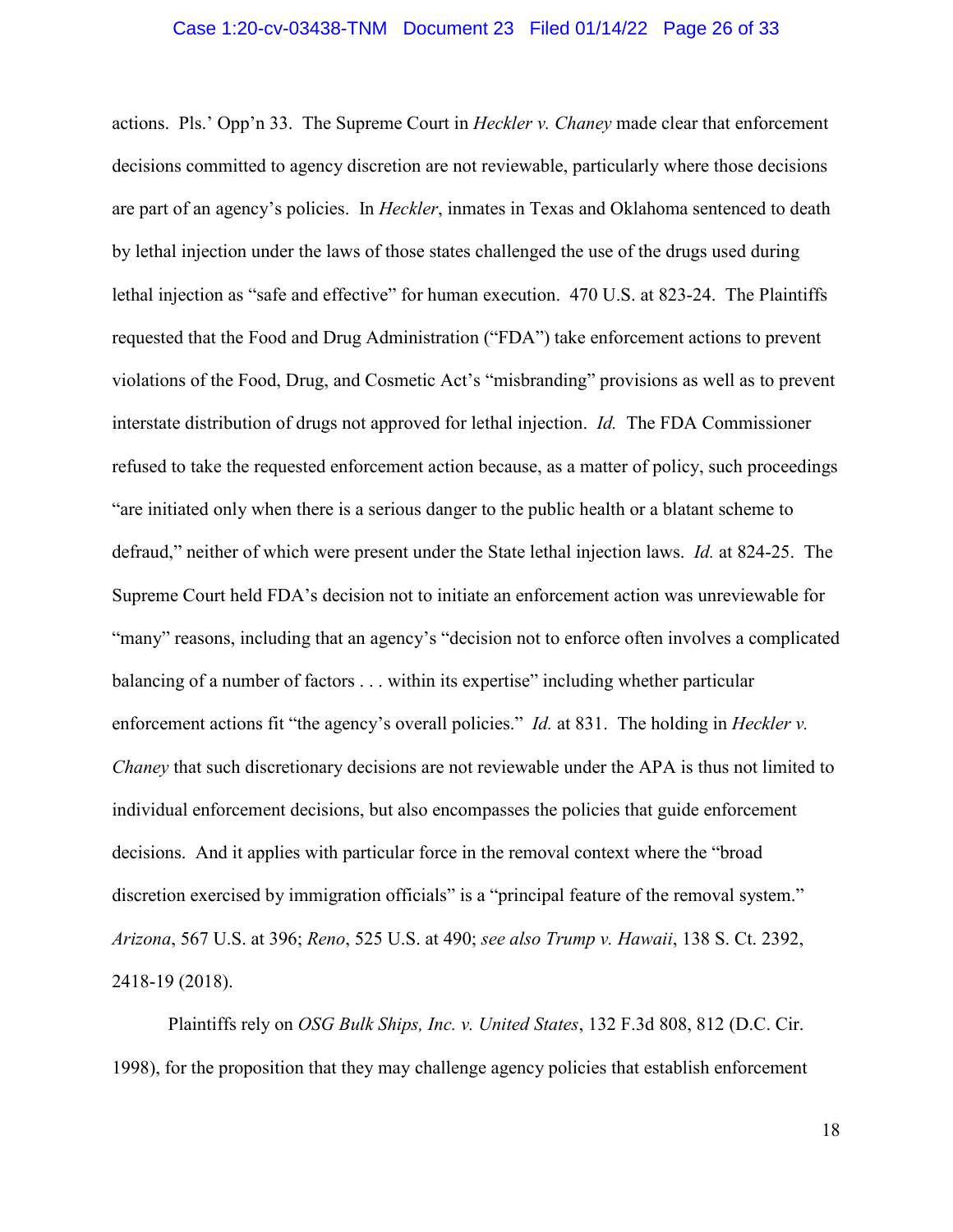priorities.[14](#page-26-0) Pls.' Opp'n 33. That reliance is misplaced. *OSG Bulk Ships* addressed whether a district court had jurisdiction to consider plaintiff's challenge to an agency's interpretation of the Merchant Marine Act, not whether the plaintiff could sue under the APA to challenge agency enforcement policies. 132 F.3d at 812-817. Plaintiffs' Complaint does not challenge whether DHS' policies are consistent with underlying statutory authorities.

## **B. DHS's use of parole authority is unreviewable under the APA and does not constitute final agency action (Counts IX and X**).

In counts IX and X, citing a memorandum issued by DHS Secretary Mayorkas and two press releases by the State Department, Plaintiffs challenge an alleged "policy" governing DHS's discretionary authority to temporarily "parole" into the United States noncitizens "applying for admission to the United States."  $8 \text{ U.S.C.} \$   $1182(d)(5)(A)$ . FAC  $\P\P$  124, 125, 126. Plaintiffs claim that they are challenging the lawfulness of programs to parole Afghan nationals into the United States for two years, and to expand access to apply for parole for certain Central American minors, FAC  $\P$  124, 125, 126, without an environmental analysis. Pls.' Opp'n 35. Plaintiffs contend that these "programs" have the "potential to cause significant environmental effects." FAC ¶¶ 248, 251. The policies that Plaintiffs seek to challenge are not "final agency action[s]" subject to judicial review. 5 U.S.C. § 704. Agency action is final if it determines

<span id="page-26-0"></span><sup>14</sup> Plaintiffs also rely on *International Longshoremen's and Warehousemen's Union v. Meese* (*ILWU*) for the proposition that *Heckler's* prohibition on judicial review under the APA is limited to an agency's "refusal to prosecute or enforce a statute in a specific case." Pls.' Opp'n 33 (citing 891 F.2d 1374, 1378 n.2 (9th Cir. 1989)). However, the issue in *ILWU* was whether plaintiffs had standing to challenge an Immigration and Naturalization Service interpretation of the INA, which allowed noncitizen workers to perform labor in the United States without certification by the Secretary of Labor. *ILWU*, 891 F.2d at 1379; *see Maine State Bldg. and Const. Trades Council v. Chao*, 265 F. Supp.2d 105, 112 (D. Me. 2003), *aff'd sub nom. Maine State Bldg. & Const. Trades Council, AFL CIO v. U.S. Dep't of Lab.*, 359 F.3d 14 (1st Cir. 2004); *United States v. Richard Dattner Architects*, 972 F. Supp. 738, 746 (S.D.N.Y. 1997). Like *OSG Bulk* Ships, *ILWU* did not involve a challenge to a policy concerning discretionary enforcement authority.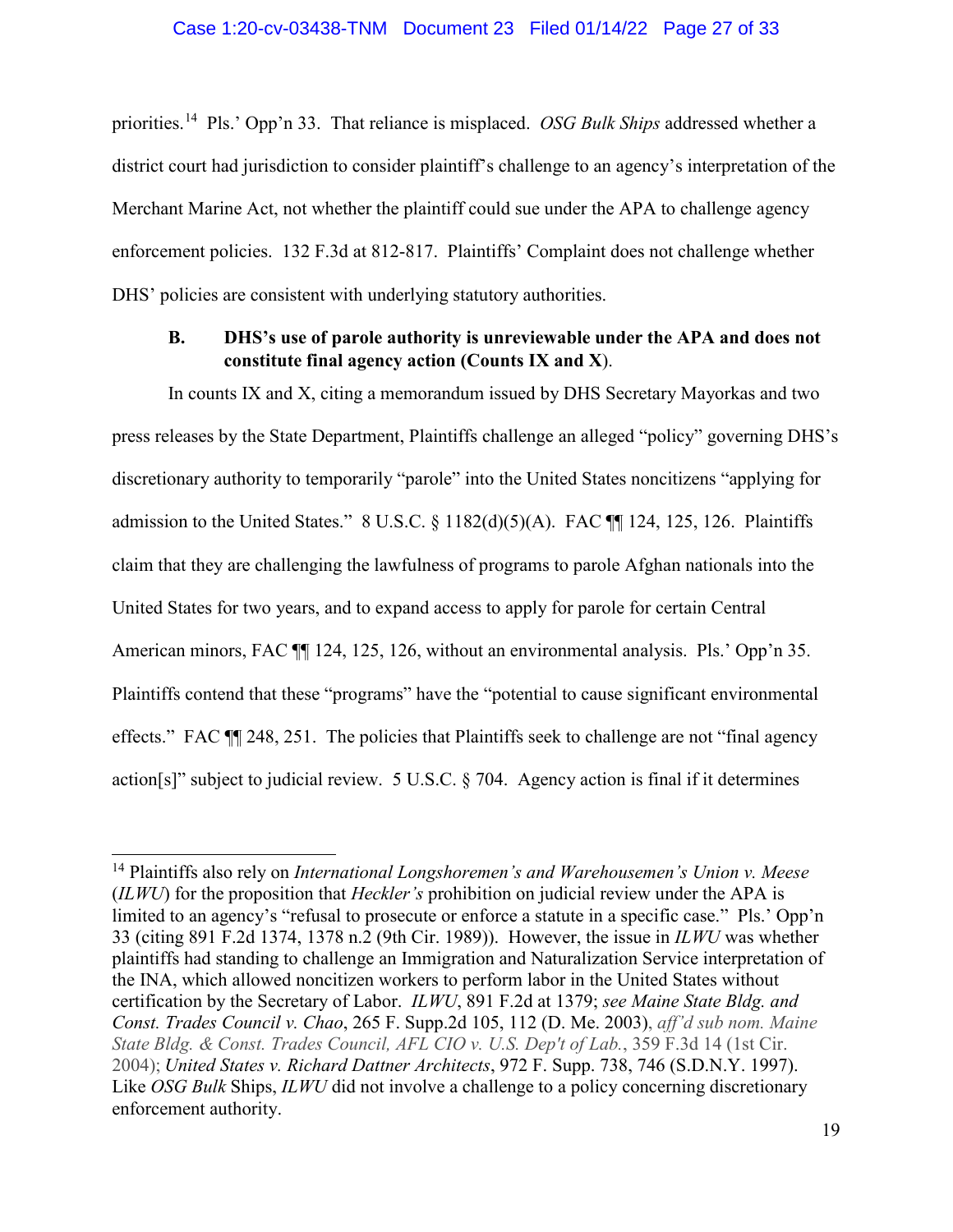#### Case 1:20-cv-03438-TNM Document 23 Filed 01/14/22 Page 28 of 33

legal "rights or obligations." *Bennett*, 520 U.S. at 178. Even if the memo and press releases constitute general policies, they are not final agency action, because they do not finally determine legal rights or obligations. A nonfinal agency order is one that "does not of itself adversely affect complainant but only affects his rights adversely on the contingency of future administrative action." *Rochester Tel. Corp. v. United States*, 307 U.S. 125, 130 (1939). None of the parole "policies" satisfy this rule because they neither create legal rights nor impose legal obligations. *Nat'l Mining Ass'n v. McCarthy*, 758 F.3d 243, 250 (D.C. Cir. 2014). The INA "makes clear that whether and for how long temporary parole is granted are matters entirely within the discretion" of DHS, *Wong v. United States*, 373 F.3d 952, 968 (9th Cir. 2004), and the guidance does not require CBP officers to take any specific action in any specific circumstance.

DHS's authority to parole noncitizens, who are applying for admission into the United States, whether for "urgent humanitarian reasons" or because doing so has "significant public benefit," is "committed to agency discretion by law," and not subject to judicial review under the APA. *See* 5 U.S.C. § 701(a)(2); 8 U.S.C. § 1252(a)(2)(B)(ii) (2018); *Heckler*, 470 U.S. at 830 ("[R]eview is not to be had if the statute is drawn so that a court would have no meaningful standard against which to judge the agency's exercise of discretion."); *Palacios v. Dep't of Homeland Sec.*, 407 F. Supp. 3d 691, 698 (S.D. Tex. 2019) (no "jurisdiction to review denials of parole under the [INA] because these actions are committed to agency discretion by law" (internal quotation marks and citations omitted)); *Aracely v. Nielsen*, 319 F. Supp. 3d 110, 135 (D.D.C. 2018) ("parole decisions from which this action arises are discretionary, and are therefore not reviewable by this Court").

While Plaintiffs claim they are not challenging parole determinations for asylum seekers, they are effectively challenging those individual determinations. *County of San Diego v. Nielsen*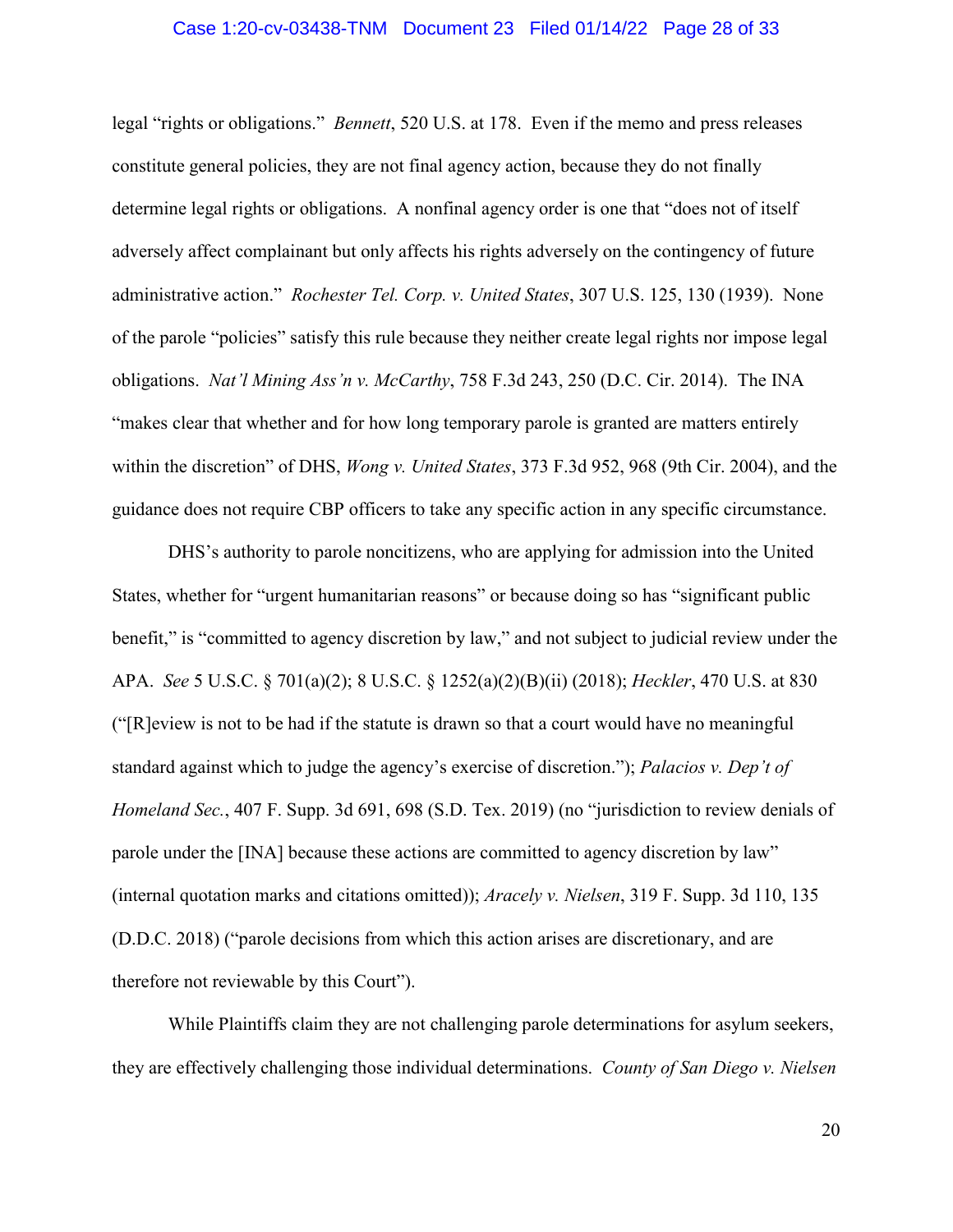#### Case 1:20-cv-03438-TNM Document 23 Filed 01/14/22 Page 29 of 33

is instructive. There, plaintiff asserted that DHS violated the APA and the Fifth Amendment of the United States Constitution when it discontinued the "safe release" program under which it provided assistance to asylum seekers in reaching their destinations within the United States pending adjudication of their asylum claims. 465 F. Supp. 3d 1073, 1078 (S.D. Cal. 2020). Plaintiff argued there, as Plaintiffs do here, that a challenge to the safe release program was not subject to Section 1252(a)'s non-reviewability principle because it did not challenge an individual parole decision. The court rejected this argument, because DHS has the discretion to change the conditions under which it paroles individuals into the United States, and therefore judicial review of those decisions under section 1252(a)(2)(B)(ii) is precluded. *Id.* Here, as in *County of San Diego*, Plaintiffs claim they are not challenging the discretionary authority to parole non-citizens into the United States, but they are. The discretionary authority to parole a noncitizen is determined by Customs and Border Protection staff case-by-case. Plaintiffs may not challenge the agency guidance that advises those individual discretionary determinations.

Plaintiffs concede that they may not challenge discretionary agency enforcement or parole decisions. They also may not challenge agency guidance that informs how the agency exercises its discretion in individual decisions. As such, Plaintiffs' challenge to enforcement decisions in counts IV-VI and parole decisions in counts IX-X should be dismissed.

## **VI. The INA Precludes Plaintiffs' Challenge to the Attorney General's Decision in**  *Matter of Cruz-Valdez* **(Count VII**).

In *Matter of Cruz-Valdez*, the Attorney General vacated a Board of Immigration Appeals ("BIA") removal decision and determined that immigration judges can individually determine to temporarily pause a proceeding and remove the case from the immigration judge's active calendar. 28 I&N Dec. 326 (A.G. 2021). Because Attorney General decisions arising from removal proceedings are not subject to judicial review in district court, Plaintiffs may not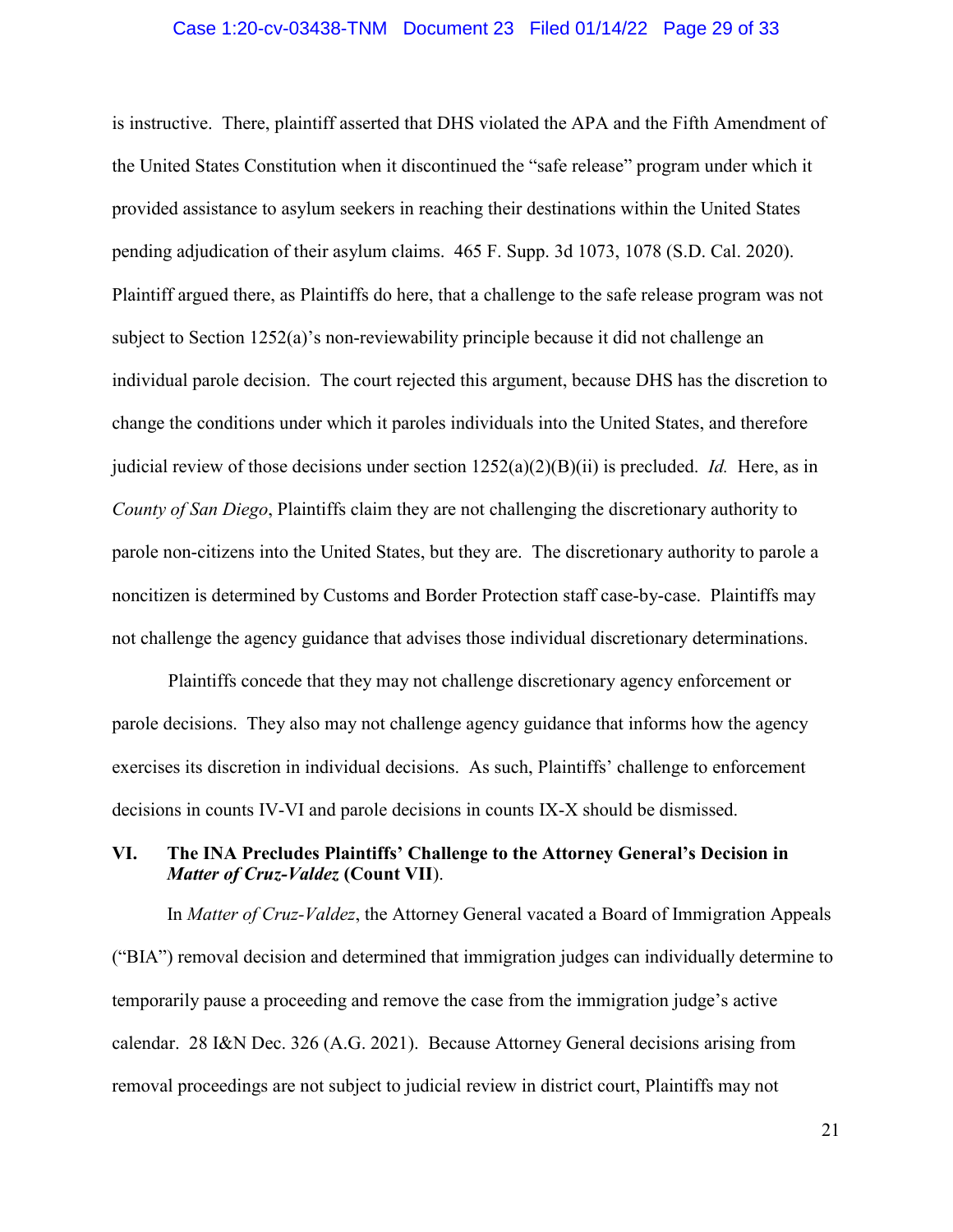#### Case 1:20-cv-03438-TNM Document 23 Filed 01/14/22 Page 30 of 33

challenge that decision here. *See* 8 U.S.C. §1252(a)(5); *id.* § 1252(b)(9); *J.E.F.M. v. Lynch*, 837 F.3d 1026, 1029-30, 1032, 1035 (9th Cir. 2016) (section 1252(b)(9) precludes district court review over "*any* issue . . . arising from *any* removal-related activity," including "policies-andpractices challenges" arising from any "action taken or proceeding brought to remove an alien").

Plaintiffs concede that they are not challenging an order of removal. Pls.' Opp'n 36. This admission alone precludes Plaintiffs' challenge to the decision in *Matter of Cruz-Valdez*. A private citizen does not have a "judicially cognizable interest" in another's prosecution, *Linda R.S. v. Richard D.*, 410 U.S. 614, 619 (1973), or "in procuring enforcement of the immigration laws" against third parties in particular ways. *Sure-Tan, Inc. v. NLRB*, 467 U.S. 883, 897 (1984); *see also Saavedra Bruno v. Albright*, 197 F.3d 1153, 1162 (D.C. Cir. 1999) (aside from the United States, no party can litigate a challenge to removal proceedings in district court). Congress has enacted several provisions specifically aimed at protecting the Executive's discretion from the courts, *Reno*, 525 U.S. at 486-87, making clear that only noncitizens may challenge enforcement decisions, and only through their removal proceedings. Section  $1252(a)(5)$  provides that "a petition for review filed with an appropriate court of appeals . . . shall be the sole and exclusive means for judicial review of an order of removal," and section 1252(b)(9)'s requirement that all "questions of law and fact . . . arising from any action taken or proceeding brought to remove an alien" must be brought by "judicial review of a final order." Plaintiffs may not avoid the limitations of judicial review merely by characterizing the decision in *Matter of Cruz-Valdez* as a "policy."

Because the sole means to challenge any issue arising from a removal proceeding is a petition for review of a final order, Plaintiffs may not challenge the decision in *Matter of Cruz-Valdez* here. The claim in Count VII should be dismissed.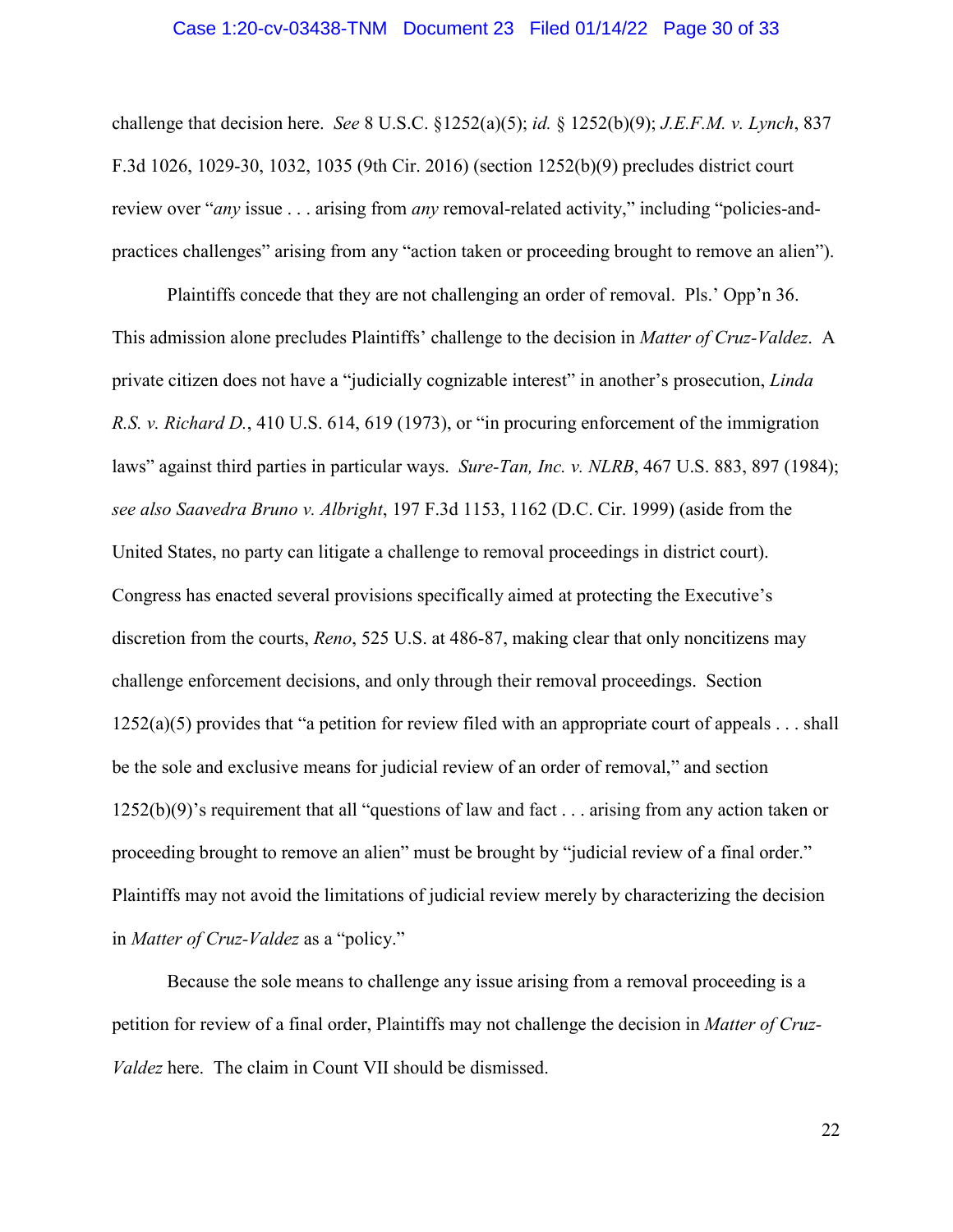## **VII. Any Challenge to Expansion of the U.S. Refugee Admissions Program Should be Dismissed Because Plaintiffs do not Challenge Final Agency Action (Count VIII**).

Plaintiffs erroneously argue that the State Department had to conduct an environmental analysis of the presidential action expanding the refugee program, because the expansion has "the potential to cause significant environmental effects" if and when the State Department awards new and larger cooperative agreements to NGOs that resettle refugees. FAC ¶ 245; Pls.' Opp'n 36-37.

Plaintiffs' effort to characterize their challenge to the President's expansion of the U.S. Refugee Admissions Program as an action of the Department of State fails because the APA does not apply when agencies are "merely carrying out directives of the President[.]" *Tulare Cnty. v. Bush*, 185 F. Supp. 2d 18, 28 (D.D.C. 2001), *aff'd*, 306 F.3d 1138 (D.C. Cir. 2002) (citation omitted). Any expansion of the refugee program flows directly from the President's directive and the State Department lacks any discretion to disobey that mandate. *See Ancient Coin Collectors Guild v. U.S. Customs & Border Protection*, 801 F. Supp. 2d 383, 403 (D. Md. 2011), *aff'd*, 698 F.3d 171 (4th Cir. 2012). Because Plaintiffs' challenge to the President's expansion of the program falls outside the APA's waiver of sovereign immunity, the Court lacks subject matter jurisdiction to hear it.

Plaintiffs cannot save their claim by framing it as a challenge to the State Department's alleged award of "new and larger contracts to refugee resettlement contractors." Pls.' Opp'n 37. Plaintiffs concede that it is the NGO partners—rather than the Department of State—that will "make a host of decisions, including how many refugees will resettle in particular communities." *Id*. Where an individual refugee is resettled can be a complex decision governed by several considerations under the Refugee Act, such as the availability of job placement, affordable housing, and public and private resources for refugees. 8 U.S.C. § 1522(a). And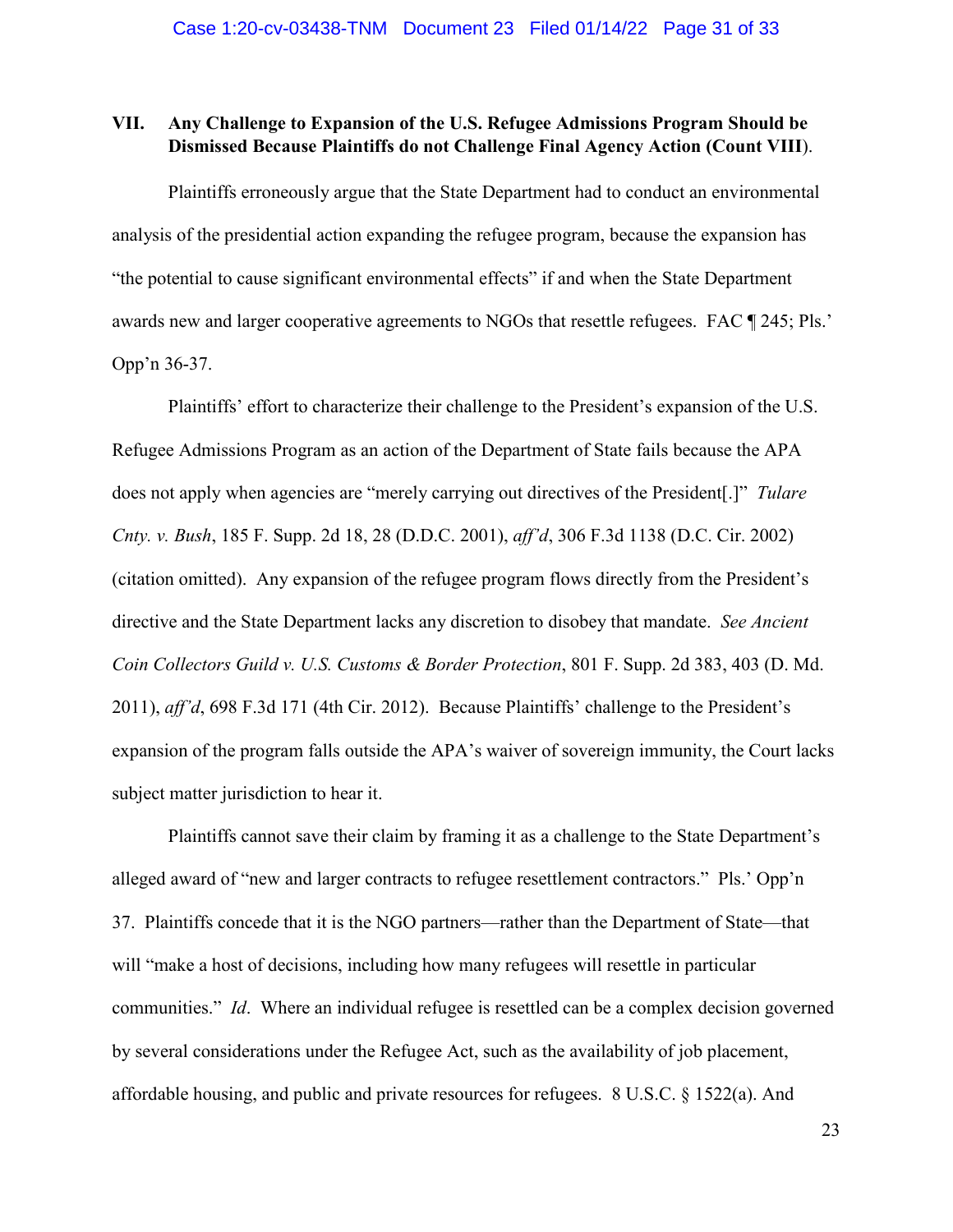#### Case 1:20-cv-03438-TNM Document 23 Filed 01/14/22 Page 32 of 33

where those refugees reside after resettlement is ultimately an individual decision. *See supra*  section I(B).

In challenging expansion of the U.S. Refugee Admissions Program, Plaintiffs identify no final agency action reviewable under the APA. 5 U.S.C. § 704. The claim in Count VIII should be dismissed.

## **VIII. Plaintiffs Cannot Assert a Programmatic Challenge to a Purported "Population Growth Agenda" Under the APA (Count XI**).

Plaintiffs seek to bring a programmatic challenge to an amorphous collection of agency guidance, enforcement decisions, discretionary parole decisions, court administration, and executive orders that they collectively christen the "Biden Population Actions." The Supreme Court's decisions in *Lujan v. National Wildlife Federation*, 497 U.S. 871 (1990), and *Norton v. Southern Utah Wilderness Alliance*, 542 U.S. 55 (2004), expressly forbid this sort of broad, programmatic challenge under the APA. And courts cannot compel an agency to conduct programmatic NEPA analysis when the agency has not proposed a programmatic action. Defs.' Br. 40-44. *See Whitewater Draw*, 5 F.4th at 1012. Instead, Plaintiffs must "identify a particular action [they] wish to challenge under the APA," or "pursue their remedies before the agency or in Congress." *Id.* at 1012; *see also* 33 CHARLES ALAN WRIGHT ET AL., FEDERAL PRACTICE AND PROCEDURE § 8322 (2d ed. 2021) ("The APA . . . does not authorize Plaintiffs to pile together a mish-mash of discrete actions into a 'program' and then sue an agency to force broad policy changes to this 'program.'" (citation omitted)).

Plaintiffs claim that the Defendant agencies *could* conduct a programmatic environmental analysis on the collection of actions they challenge. Pls.' Opp'n 39. Even if this is true, it misses the point. Because courts cannot compel an agency to undertake a programmatic NEPA analysis, Plaintiffs' programmatic challenge is not redressable. *See Sierra Club*, 427 U.S. at 412;